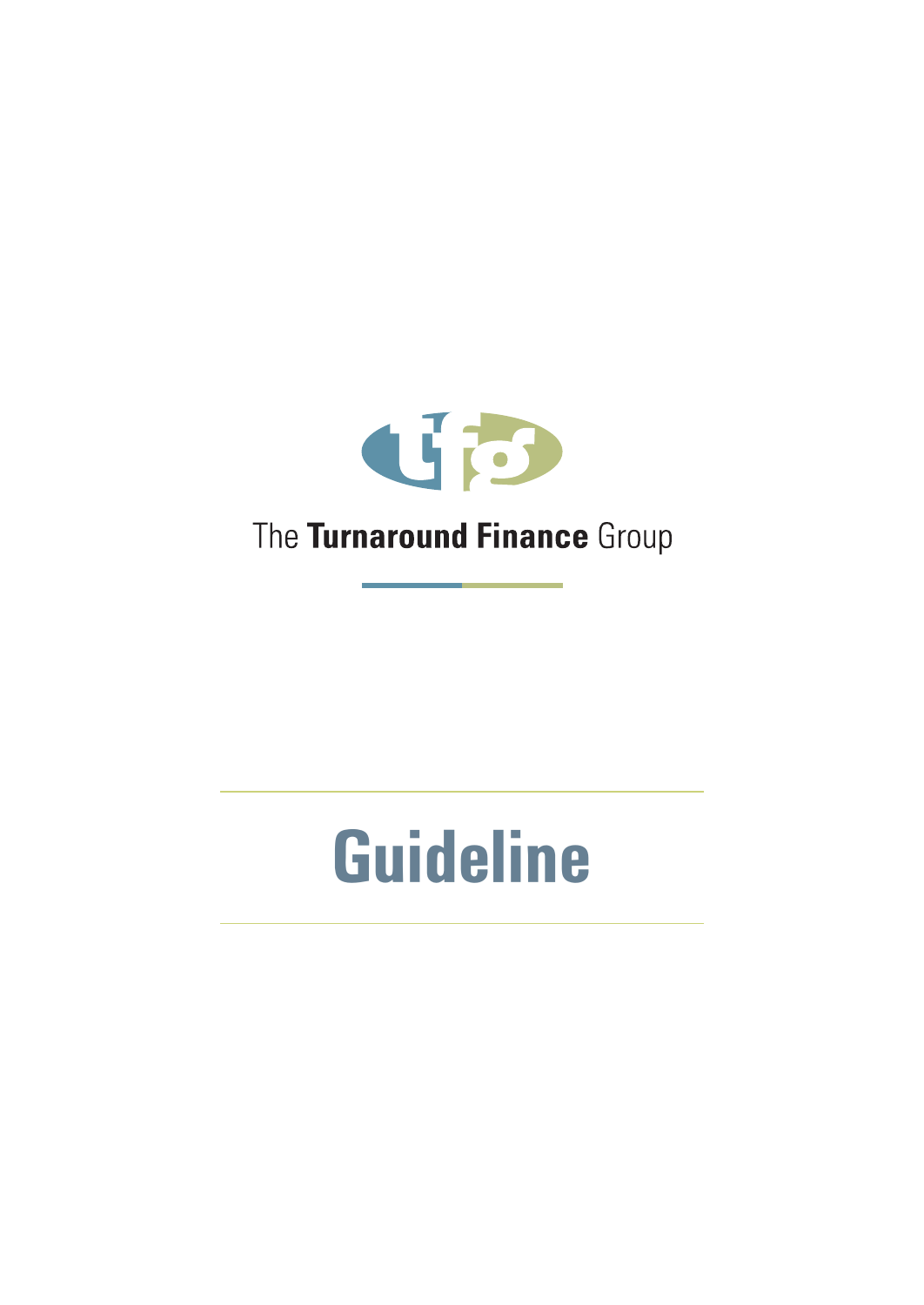## **Turnaround Finance**

For Small to Medium Sized Businesses on the Brink of Insolvency

#### **Why Is Turnaround Finance So Important?**

In a turnaround, resources are extremely scarce. Therefore, there is commonly a requirement for additional finance.

There may also be requirements to raise cash to repay certain creditors who are demanding immediate repayment. For example, the business may be under performing to such a degree that it is potentially insolvent and the company's bankers are demanding repayment. In this scenario, without new and replacement finance the turnaround will fail.

Therefore, "Turnaround Finance" is normally an essential component of most turnarounds.

## **Outline of This Chapter**

The approach taken is to

- 1. Explain the theory of turnaround finance, and
- 2. Then set out the practical steps that need to be taken to raise turnaround finance.

#### **Who Should Be Interested in Turnaround Finance**

The following chart illustrates the parties who are involved in Turnaround Finance.

| <b>Interested Group</b>                              | <b>Explanation</b>                                                                                                                                                                                                                                                                                                            |
|------------------------------------------------------|-------------------------------------------------------------------------------------------------------------------------------------------------------------------------------------------------------------------------------------------------------------------------------------------------------------------------------|
| <b>Management</b>                                    | Turnaround Finance techniques and sources can be used to:<br>Improve existing security<br>Minimise risks, or<br>Facilitate an exit route                                                                                                                                                                                      |
| <b>New Providers of</b><br><b>Turnaround Finance</b> | Providing finance in a turnaround is inherently risky.<br>Appropriate structuring can both minimise risks and maximise returns.                                                                                                                                                                                               |
| <b>Other Stakeholders</b>                            | To gain continuing support from key stakeholders - such as suppliers whose<br>confidence may have been shaken - it may be important to be able to demonstrate<br>that the business is well funded.<br>Without this suppliers may require cash in advance of delivery - which may eliminate<br>the company's ability to trade. |

#### **Raising Turnaround Finance is Hard!**

It is important to understand that raising adequate Turnaround Finance is not easy. Therefore, it is important to understand the realities of the challenge, and adopt a disciplined approach.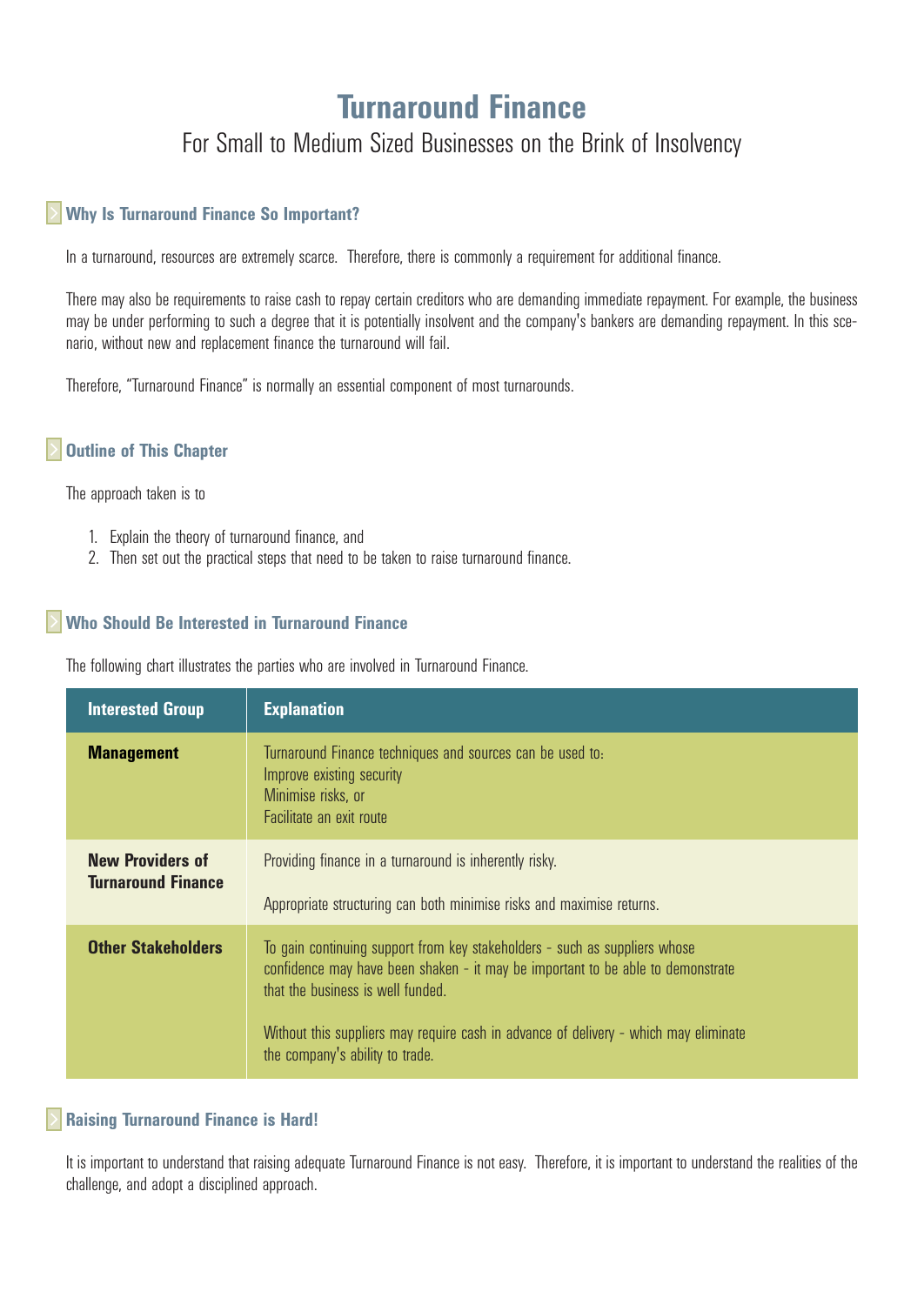## **The Theory of Turnaround Finance**

#### **1 Definition of Turnarounds**

Turnarounds involve saving an insolvent or potentially insolvent business from terminal insolvency and returning the business to a stable financial and operational position.

This is achieved at the same time as maximising creditors' interests and, wherever possible, the interests of employees, managers and owners (shareholders).

Turnarounds are achieved by a combination of financial, crisis management, restructuring and insolvency skills and experience.

For the purpose of this article, turnarounds include the turnaround of both under performing businesses that are merely not achieving their full potential, and businesses that are either insolvent or potentially insolvent.

#### **2 Definition of Turnaround Finance**

The vast majority of successful turnarounds require new or replacement finance.

Turnaround finance is defined as being any type of finance that is introduced during the turnaround process.

#### **3 Explanation of the Components of a Turnaround**

It is very important to stress that although turnaround finance is a fundamentally important component of a turnaround, turnarounds can rarely (if ever) be completed by just injecting additional money. Turnaround finance is therefore a crucial part of the cocktail required to affect a viable and sustainable turnaround.

It is intended to illustrate only the key components of a turnaround by the following simple illustration comparing turnarounds to a three legged stool. Without all three legs being firmly in place it is likely that the stool will collapse - meaning that the turnaround will ultimately fail.



#### **3.1 Immediate Viability**

The key issue in (most) turnarounds is that the business must have viability. This means that there must be a clearly structured busi ness plan to achieve commercial viability by generating immediate operating cash flows and positive EBITDA (Earnings Before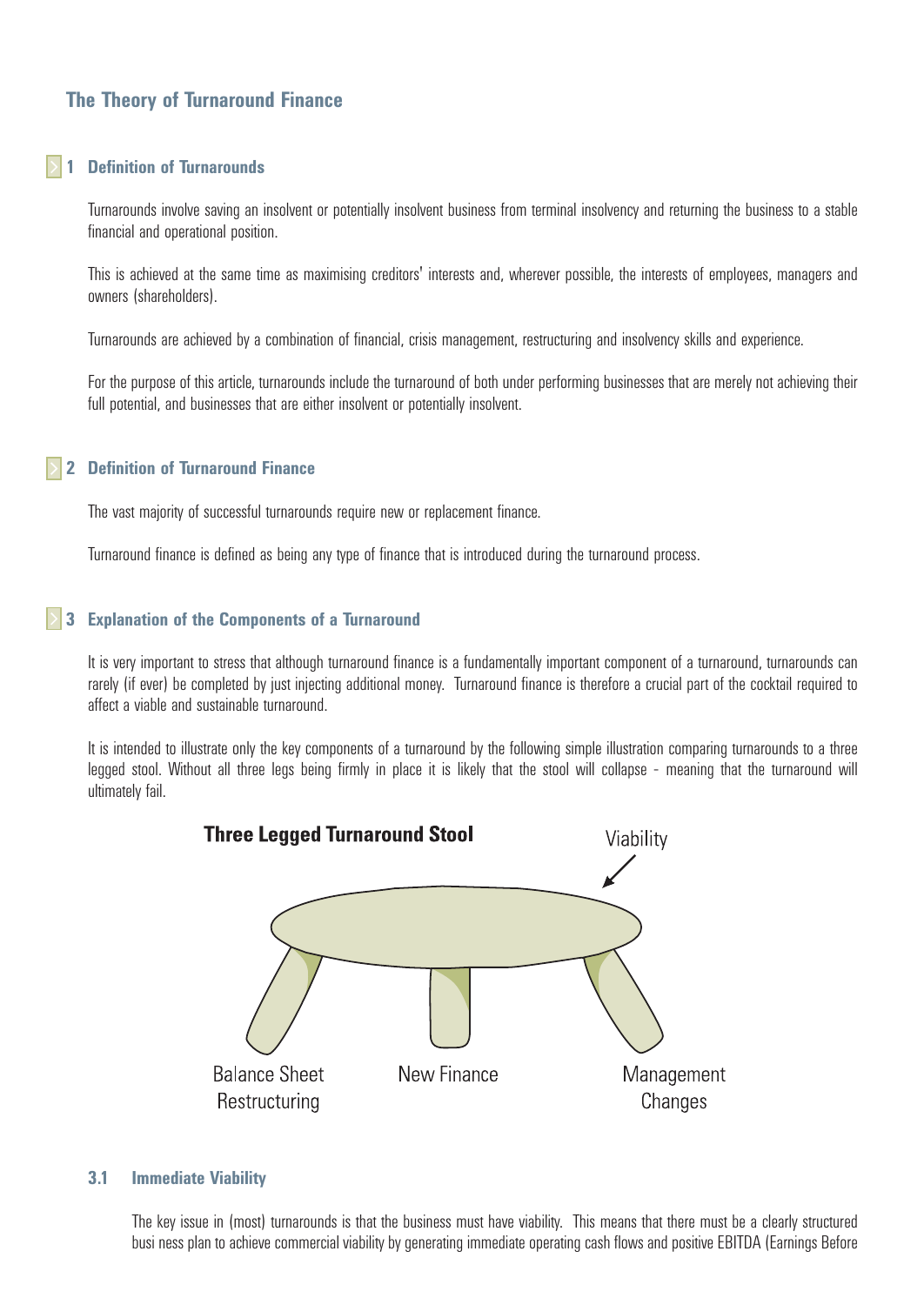Interest, Tax, Depreciation and Amortisation).

Without this basic fundamental requirement it is likely that the turnaround will fail - regardless of how solidly the other components have been completed.

It is perhaps obvious to state that unless viability can be demonstrated or proven it will be extremely unlikely that turnaround finance will be raised.

In addition, a prudent principle of assessing the turnaround is to draw up a "bridge" statement to illustrate how the business can be turned around from its current negative EBITDA to the targeted positive EBITDA. For an illustration of a bridge statement, see Appendix 1 of this article.

#### **3.2 Balance Sheet Restructuring**

It is normal to have to restructure the company's balance sheet in a turnaround. The nature of this will vary depending on the characteristics of the turnaround. However, in broad terms this can be done:

3.2.1 informally - meaning without the formalities of the Insolvency Act procedures;

3.2.2 formally - meaning carried out via one of the Insolvency Act procedures.

The focus of this article is turnarounds and not insolvency.

However, it is stressed that there are many examples of turnarounds that involve insolvency procedures. For example, Canary Wharf went into administration and 10 years on it is a thriving business. The insolvency procedure (administration) was very successfully used to act as a key component of the turnaround.

Whilst it is recognised that insolvency may not mean that the business completely ceases to trade, it is probably fair to say that using an insolvency procedure in a turnaround is (by its very nature) the very last resort.

A brief summary of these procedures is included in Appendix 4 to this chapter. It is however stressed that restructuring has become a very specialised area which is littered with pitfalls for the layman. Therefore, specialist advice should always be sought.

#### **3.3 Turnaround Finance**

Turnaround Finance - the topic of this chapter - is a crucial part of turnarounds which are invariably extremely cash hungry.

#### **3.4 Management**

The fact that the business has experienced difficulties is (almost always) a result of a flaw in the management team and the business plan. This should be recognised as a "truth". Therefore, initiating the management changes and revolutionising the company's business plan are overwhelming important issues. Without this, raising turnaround finance may be impossible.

#### **3.5 Summary**

Anyone considering structuring a turnaround finance deal must both consider the finance in isolation and must focus on the key issues of:

- 3.5.1 immediate viability;
- 3.5.2 balance sheet restructuring; and
- 3.5.3 management changes.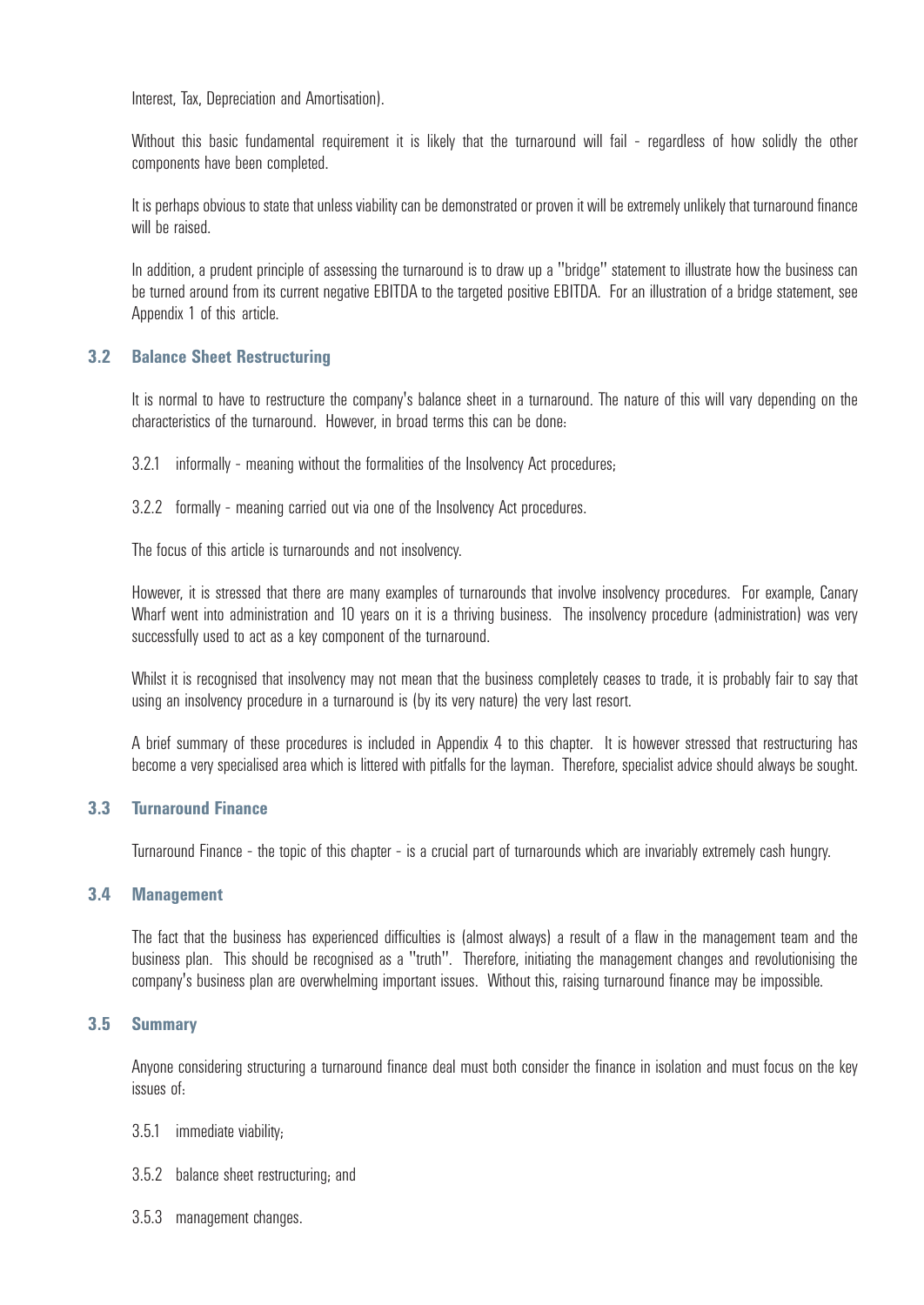#### **4 Different Character of Turnarounds and Turnaround Finance**

Turnarounds will involve different sizes of businesses with different financial and operational problems. Therefore, the type of finance; turnaround advisor and options available will necessarily be very different in each individual turnaround.

This problem is recognised, but this section merely attempts to outline the principles of turnaround finance. The available options and solutions will change depending on the size and nature of the transaction.

#### **5 Different Principles of Turnaround Finance**

All providers of finance need to assess the risks of any financial transaction. The normal going concern issues must still be considered in a turn around environment. However, only the additional issues of a turnaround are considered in this chapter.

#### **5.1 Increased Risk**

Any turnaround financing attracts considerably higher risk than a going concern financing. This is for the following reasons:

- 5.1.1 The business has already proven that it is potentially very risky, potentially insolvent or actually insolvent. The degree of severity will depend on the individual circumstances. However, this means that even before the turnaround finance is introduced there is a fundamental problem.
- 5.1.2 Turnaround finance is generally urgently required. This means that there are very significant time constraints. This causes very real problems for the financier to be able to:
	- 5.1.2.1 identify the possibility and viability of providing finance;
	- 5.1.2.2 complete the necessary due diligence (for the financier to be able to satisfy its own compliance criteria);
	- 5.1.2.3 prepare and negotiate the legal documentation;
	- 5.1.2.4 complete before an outside creditor takes action, or obtain creditor support.

These time constraints are a very important and constraining issue.

- 5.1.3 The probability, rather than possibility, that a creditor will take action against the company. This will increase risk:
	- 5.1.3.1 before the finance has been injected;
	- 5.1.3.2 after the finance has been injected.

For example, it is possible (in a worst case scenario) to inject unsecured finance only to find the company's bankers (who are secured by a fixed and floating charge) utilise the money to reduce the company's overdraft and then appoint an administrative receiver.

However, it should be noted that in some scenarios the turnaround financier's risk may be substantially reduced by the fact that both actual and contingent creditors may be either eliminated or ring-fenced, depending on the nature and type of restructuring.

There are also fundamentally higher legal risks. For example, it is possible to inject secured finance into a turnaround situation that may end up as insolvency. Therefore, the creation of the security could create voidable security which is in itself a fraud on the company's creditors.

Turnaround financiers (and turnaround specialists) can attract personal risk by acting as directors or shadow directors (either wittingly or unwittingly). In an insolvent situation this can create the possibility that the individual financier can: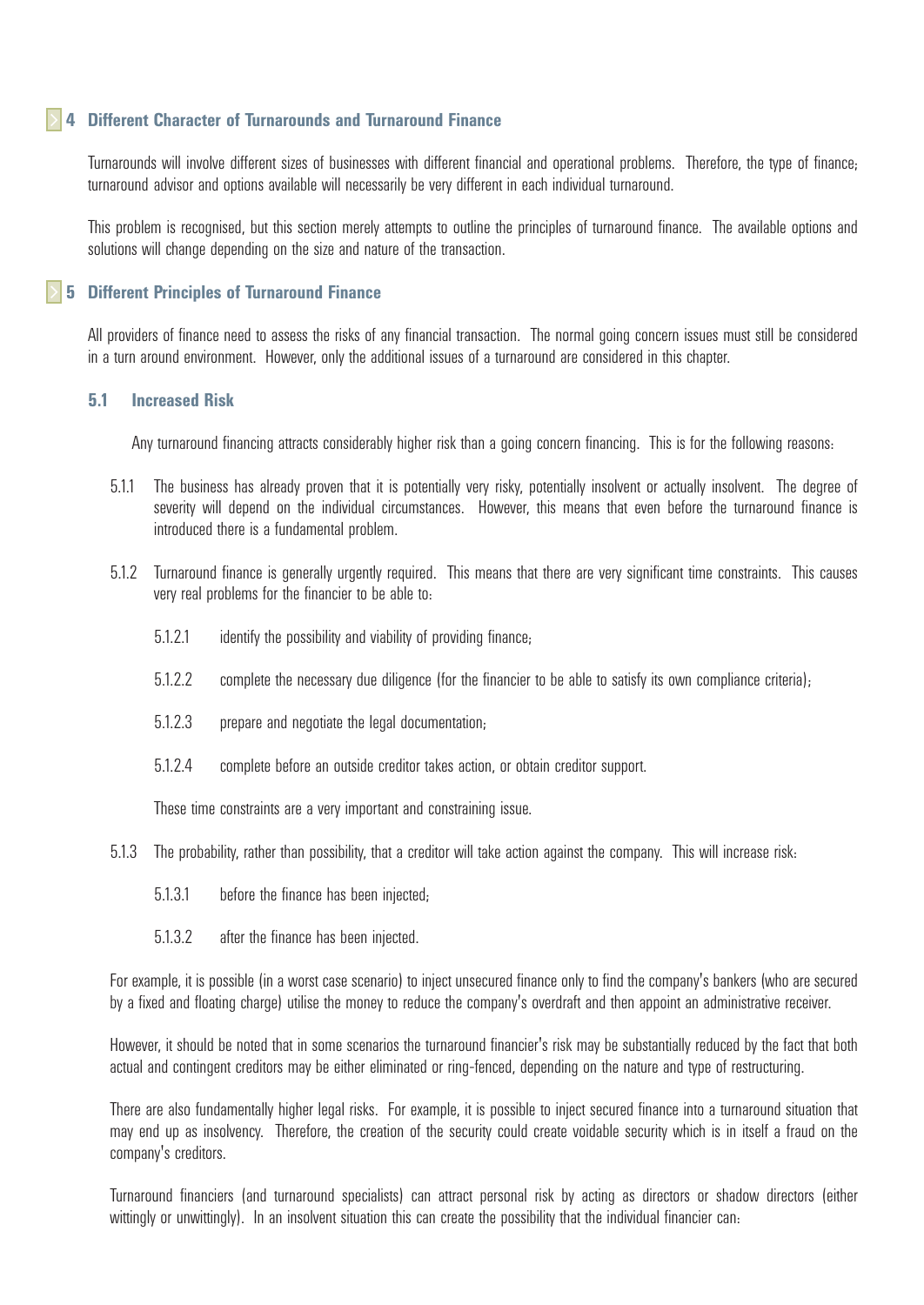- be disqualified as a director; and
- be personally liable for the debts of the company as a result of any wrongful trading (and other legal matters).

Therefore, failure to act correctly in providing turnaround finance can be extremely costly on a personal basis.

Important Note: At the time of writing there are possible legislative changes that may abolish administrative receiverships

In a turnaround scenario, there is considerably greater risk that lack of creditor support could jeopardise the provision of turnaround finance.

A schedule of the risks of key creditor action is included at Appendix 2 to this article.

#### **5.2 Increased Required Rate of Return**

Due to the possibility of materially increased risk, providers of turnaround finance will generally require materially higher rates of return.

Therefore, the deals will (generally) be structured to reflect this.

#### **5.3 Increased Funding Requirements**

Turnarounds commonly require a greater amount of finance than would be the case in a going concern financing.

The main reasons for this are as follows:

- 5.3.1 The business' sales performance may be negatively affected during the turnaround restructuring process, as management's attention is diverted.
- 5.3.2 Trade suppliers are often only willing to supply goods and services on a cash basis, if they have had their outstanding credit balances eliminated, deferred or compromised. This means that if a trading business enjoyed 30 day credit terms prior to the turnaround; the business may have to pay cash or a banker's draft for future trade supplies. This can have a very significant effect on the business' cashflow, depending on the nature of the business. Whilst it is possible that trade suppliers may only require cash payments in the first few months post restructuring, the effect of the lack of trade credit must be carefully examined when structuring the turnaround finance deal.
- 5.3.3 Caution must also be paid to non-trade creditors withdrawing credit facilities, which may absorb cashflow and increase cash requirements. For example, this would include the company's bankers unilaterally clawing back the company's over draft and (say) telecoms providers requiring deposits prior to continuing supplies.
- 5.3.4 Where the restructuring deal involves elimination of, deferment of, or compromise with creditors (for example, in an informal compromise or a company voluntary arrangement), the company's working capital can radically increase. The balance sheet instantly improves, and it is possible to assume that the receipts from trade debtors will automatically generate cash, which will therefore provide adequate internal funding. However, there is a timing difference while the debtors convert into cash. Therefore, additional cash is required to fund the "gap" period while debtors convert into cash.
- 5.3.5 The turnaround can involve significant additional fees and expenses.

The effect of the above may mean that the cash required in a turnaround financing may be greater, at least in the immediate period following the restructuring.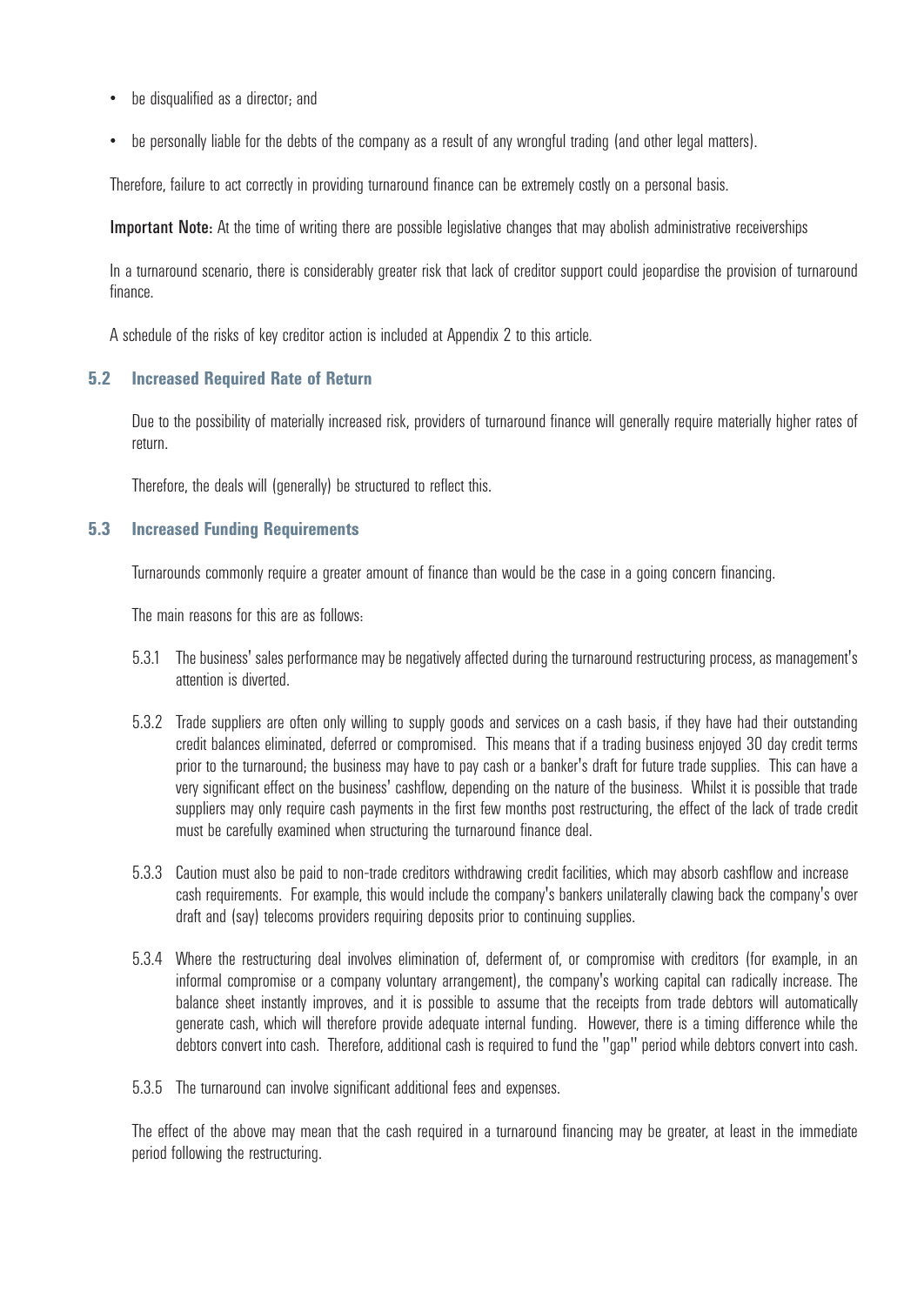#### **6 Mitigating the Increased Risk of Turnaround Finance**

In recognising the increased risk of providing turnaround finance, specialist providers should take steps to mitigate these additional risks.

Each type of finance will require different mitigation steps. However, in general the following can be considered.

#### **6.1 Planning**

Due to the abnormal time constraints, planning is absolutely essential. In particular, in the planning of the process and people availability.

#### **6.2 Pre-prepared Procedures and Pre-packaged Deals**

For a financier or an advisor who specialises in turnaround finance it is prudent to have pre-prepared procedures in the following areas:

- 6.2.1 deal investigation and assessment;
- 6.2.2 deal structures;
- 6.2.3 due diligence;
- 6.2.4 legal templates.

The need for pre-packaging is necessitated by the time pressures involved in turnarounds. However, there is a limitation to the extent of pre-packaging as each deal must be specifically tailored to the facts of the deal.

#### **6.3 Quality of Information**

In all financing transactions caution should be paid to the quality and reliability of the company's financial information. However, this is particularly important in the case of turnaround finance.

For example, it is common that when a company becomes distressed management are too busy fire-fighting to focus on producing quality financial information. Another extremely common example is where financial reporting is so poor that it may in itself have contributed to the company's financial problems.

Therefore, particular attention should be paid to the company's financial information, and additional due diligence steps should be taken to verify the reliability and accuracy of the information.

After the restructuring it is essential to ensure that quality systems, financial controls and reporting are maintained and/or implemented.

#### **6.4 Additional Risk Assessment for the Turnaround**

Additional risk assessment is required over and above a normal going concern investment. This should deal with the additional risk factors outlined at 5.1 above.

#### **6.5 Additional Negotiations**

In normal going concern financing it is "normal" only to have to negotiate the finance deal with the directors and the shareholders.

However, in turnarounds the creditors are often more important than the directors/shareholders (although not always). It is therefore extremely important to identify: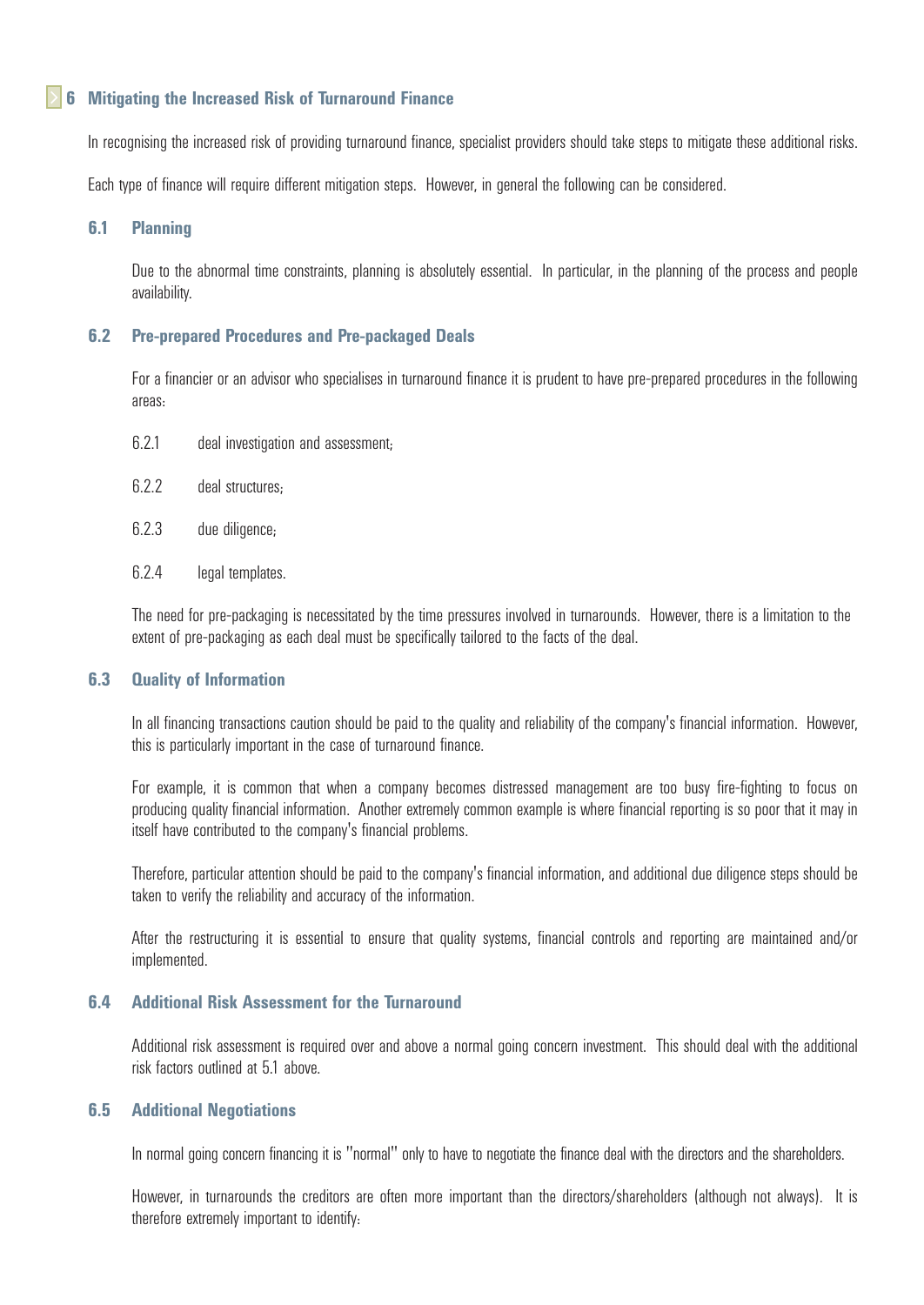6.5.1 Which creditors are likely to take action (as outlined in Appendix 2) and whether that action will have a material affect on the outcome of the turnaround.

For example, this will include identifying:

- 6.5.1.1 If the company's bankers with a floating charge will continue to support, or will the bankers make a formal demand and appoint an administrative receiver.
- 6.5.1.2 What outstanding judgements and winding up petitions there are?
- 6.5.1.3 Whether the landlord will exercise distraint.
- 6.5.1.4 The level of support of employees.
- 6.5.2 Which creditors are crucial to the ongoing trading of the business, and whether immediate non-payment will have an adverse impact on the company's ability to trade?

Having established the importance of the relevant creditors it is important to consider them in the structure of the turnaround financing. How the creditors are dealt with will depend on the financial circumstances of the deal, and the quantum and character of the finance available. However, in many turnarounds, either management or independent advisors of the financiers will need to be involved in negotiations with the key creditors. This is peculiar to turnaround finance and is rarely required in normal going concern financing.

It is very important to stress that negotiations may take considerable time. Time is a luxury most turnarounds cannot afford. Therefore, it is essential to consider the negotiation time when structuring the proposed deal.

#### **6.6 Identifying the Cause of the Financial Failure and Implementing Fundamental Commercial Changes**

It is absolutely essential to identify the cause of pending financial failure and to implement a workable and realistic plan to prevent the failure recurring.

From the financier's point of view this should be management's responsibility and therefore should be included in the company's business plan.

As it is such an important area, it may be prudent to ensure that failure to implement the agreed changes will result in default of the financing agreements. Therefore, this should be incorporated in the legal documents.

#### **6.7 Maximising the Security and Security Cover**

Given the increased risk of turnaround finance, it is important to maximise the security and security cover. This is consistent with the approach taken in going concern financing - however, in turnarounds there are additional issues to consider.

It may be that it is possible to rank ahead of existing secured creditors by creating a Deed of Priority or Inter-creditor Agreement between the new finance and the existing debt providers of the business.

Alternatively, it may be necessary to accept a position ranking pari passu with the existing secured creditor(s).

These positions will only be possible with approval of the secured creditor(s) concerned. This will involve negotiation. Furthermore, the deal clearly must accommodate the interests of the secured creditor(s).

Caution must be paid to ensuring that the taking of security does not create the possibility that the security may be subsequently set aside and declared voidable. The law relating to insolvency is complex and is discussed below. Therefore, specialist legal advice is essential.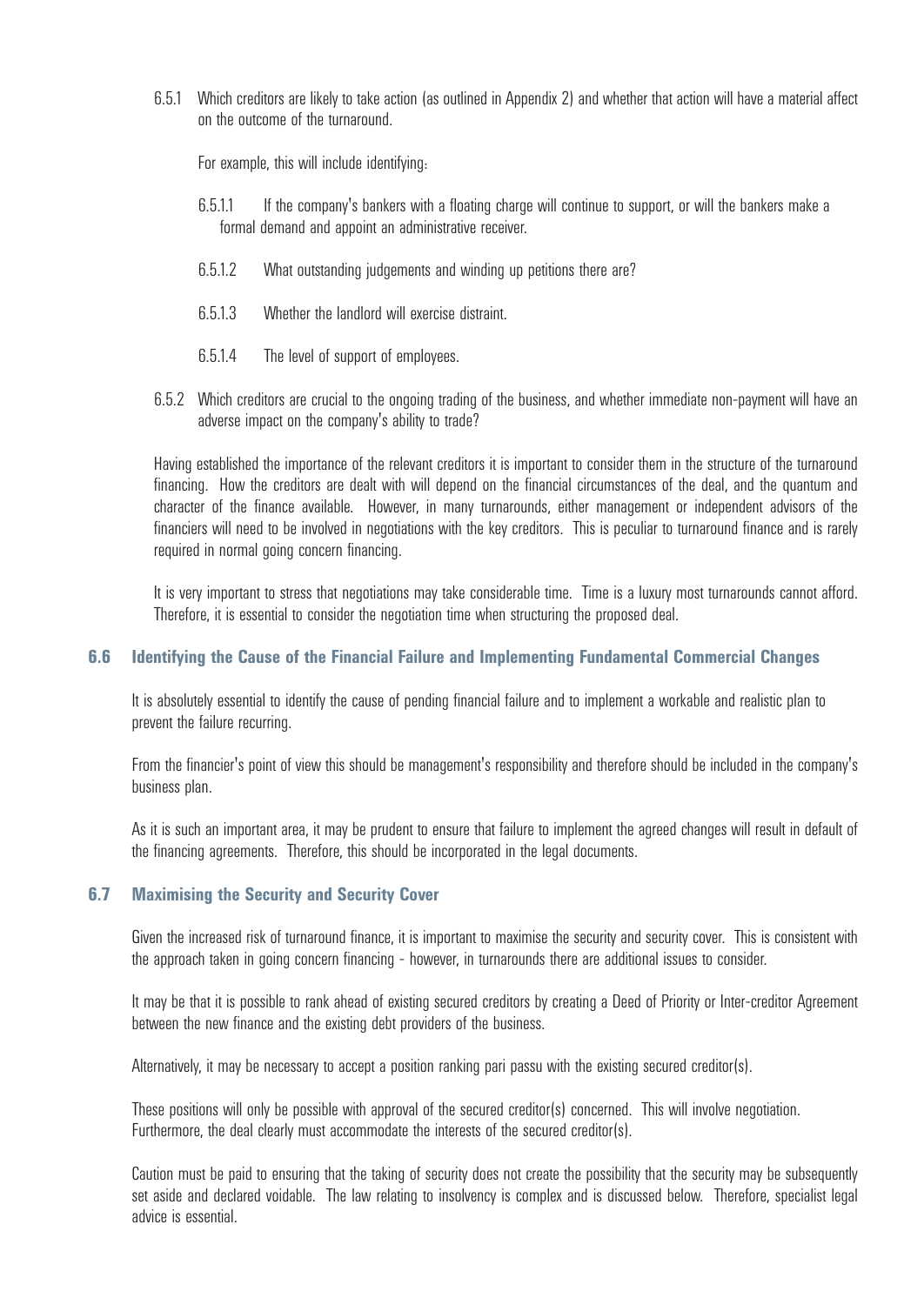Different types of finance may be more able to create full security cover. There are types of finance e.g. debt factoring, which offer security which normal traditional financing does not give.

#### **7 Mitigating the Legal Risks**

There are very significant additional legal risks of providing turnaround finance. This is because in a turnaround situation the company is insolvent or potentially insolvent at the time of introducing new finance.

Simply put, the legislation attempts to protect existing creditors from having their interests prejudiced.

The law is extremely complex and it is outside the scope of this chapter to address the detail of the legislation. However, there are broad areas where turnaround financiers should be extremely cautious.

#### **7.1 Voidability**

It is possible that the transaction or security may be voidable, causing monies to be repaid to an insolvent state.

#### **7.2 Personal Liability**

It is possible for the turnaround financier as a director (or being deemed to be a shadow director) to become jointly and severally liable for the company's debts.

#### **7.3 Misconduct**

A turnaround financier could, as a director or shadow director, be disqualified from acting as a director.

#### **7.4 Litigation**

It is possible to act in such a way so as to attract litigation from the directors, the company and/or the company's creditors and shareholders.

It is stressed that all the above concerns can be minimised by the appropriate structuring of the deal. Nevertheless, this is an extremely complex and potentially very risky area and specialist professional advice should be taken.

A checklist is included in Appendix 3 to this chapter, of the issues to consider. However, it is strongly emphasised that the check list is simplified, so as to highlight the issues only, and specialist legal advice should be taken.

#### **8 Types of Turnarounds that Require Turnaround Finance**

There are a wide variety of turnarounds that require financing. Examples of these have been included in Appendix 4 to this chapter.

It is important to stress that there are a very wide variety of techniques and the appendix only demonstrates the more common ones.

The illustrative list includes turnarounds that are affected using an insolvency procedure. This may strike some readers as surprising as they may be believe that insolvency equates with "corporate death".

However, there is a very long history of great business being bought out of insolvency and subsequently creating substantial value.

In recent years the insolvency legislation has changed to facilitate turnarounds. So too has the culture of banks and insolvency specialists. It could be validly argued that this change has been too limited. However, the rescue and turnaround culture is becoming far more sophisticated and progressive and it is likely that this will continue. We should expect very radical developments in this field.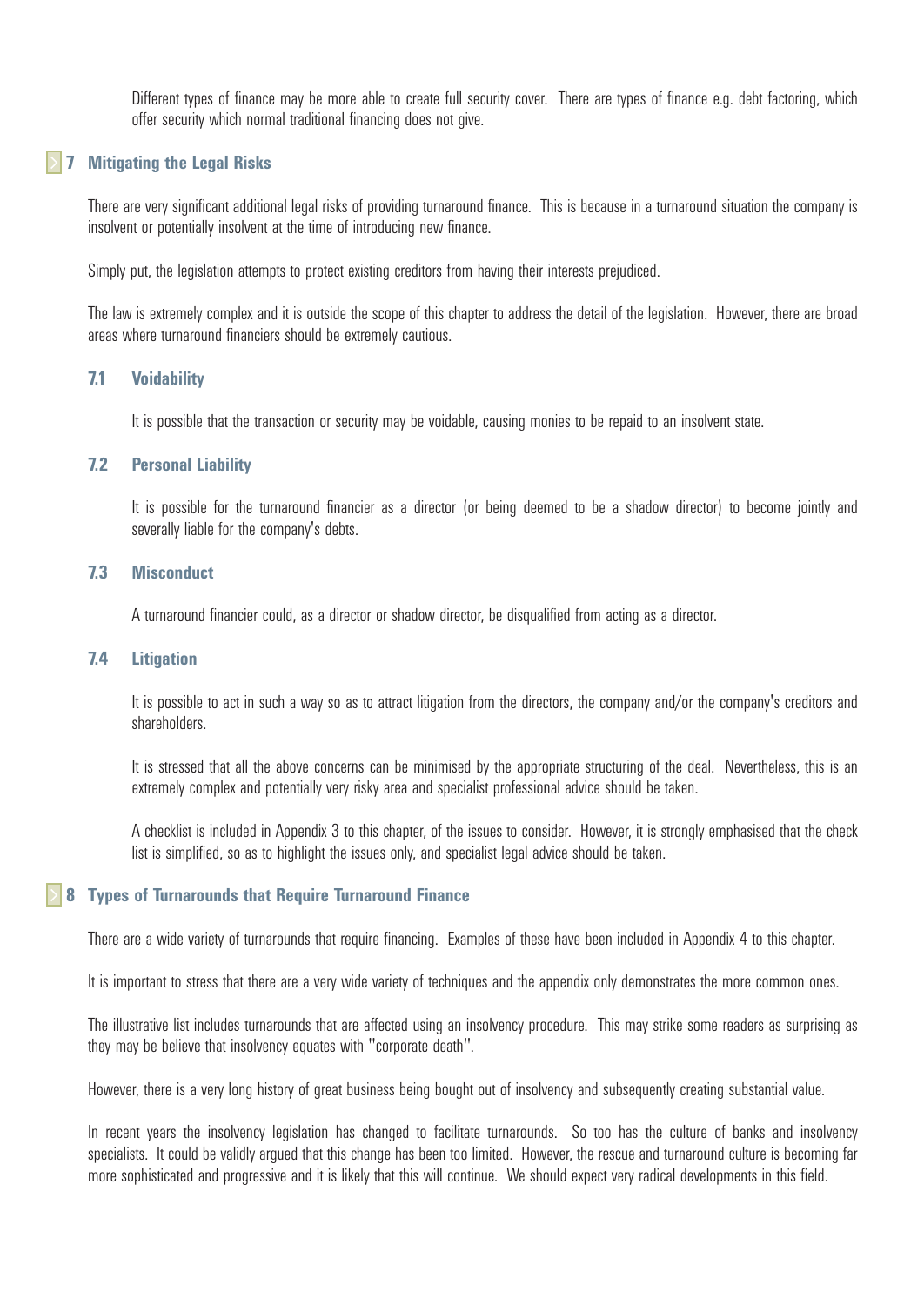#### **9 Types of Turnaround Finance Available**

There is a wide range of turnaround finance available. Each provider will have its own requirements, target internal rates of returns (IRRs) and security requirements.

A summary of the types of turnaround finance is attached in Appendix 5 to this chapter.

In addition, this is discussed in full on the section on "Raising Turnaround Finance: The Practical Reality".

## **Raising Turnaround Finance: The Practical Reality**

#### **1 Introduction**

#### **1.1 Objective**

Having discussed the theory of turnaround finance, the section of this chapter aims to illustrate a practical work programme to assist raising turnaround finance.

It is written from the view point of a turnaround specialist advising a company requiring turnaround finance. However, it is equally applicable for the company's management or existing providers of finance who may be assisting management to obtain additional finance.

#### **1.2 Presumption of Distress**

For the purpose of this chapter, it is assumed that the company undertaking the turnaround is actually or potentially financially distressed.

Whilst it is common place it is not the rule. For example, it is possible that an under performing company has excess cash resources, in which case turnaround finance is not an issue.

#### **1.3 The Practical Reality: Raising Turnaround Finance is Hard**

Raising turnaround finance is very hard because of the increased risks as set out in paragraph 5.1., and the (normally) very significant time constraints.

However, it is important to stress that with a disciplined and focused approach it is very achievable.

#### **1.4 Raising Debt is Easier Than Equity**

In a turnaround; raising debt is considerably easier than raising equity. There are a number of reasons for this.

1.4.1 Since the peak of the UK recession in 1992, there has been an explosion of secondary debt providers who specialise in "asset based lending" (ABL) to SME's.

The way the asset based lenders structure their security means that they focus on:

- 1.4.1.1 Specific assets such as debtors, stock etc
- 1.4.1.2 Interest cover rather than repayment as the facilities "revolve".

This means that this type of finance is ideally suited for turnarounds.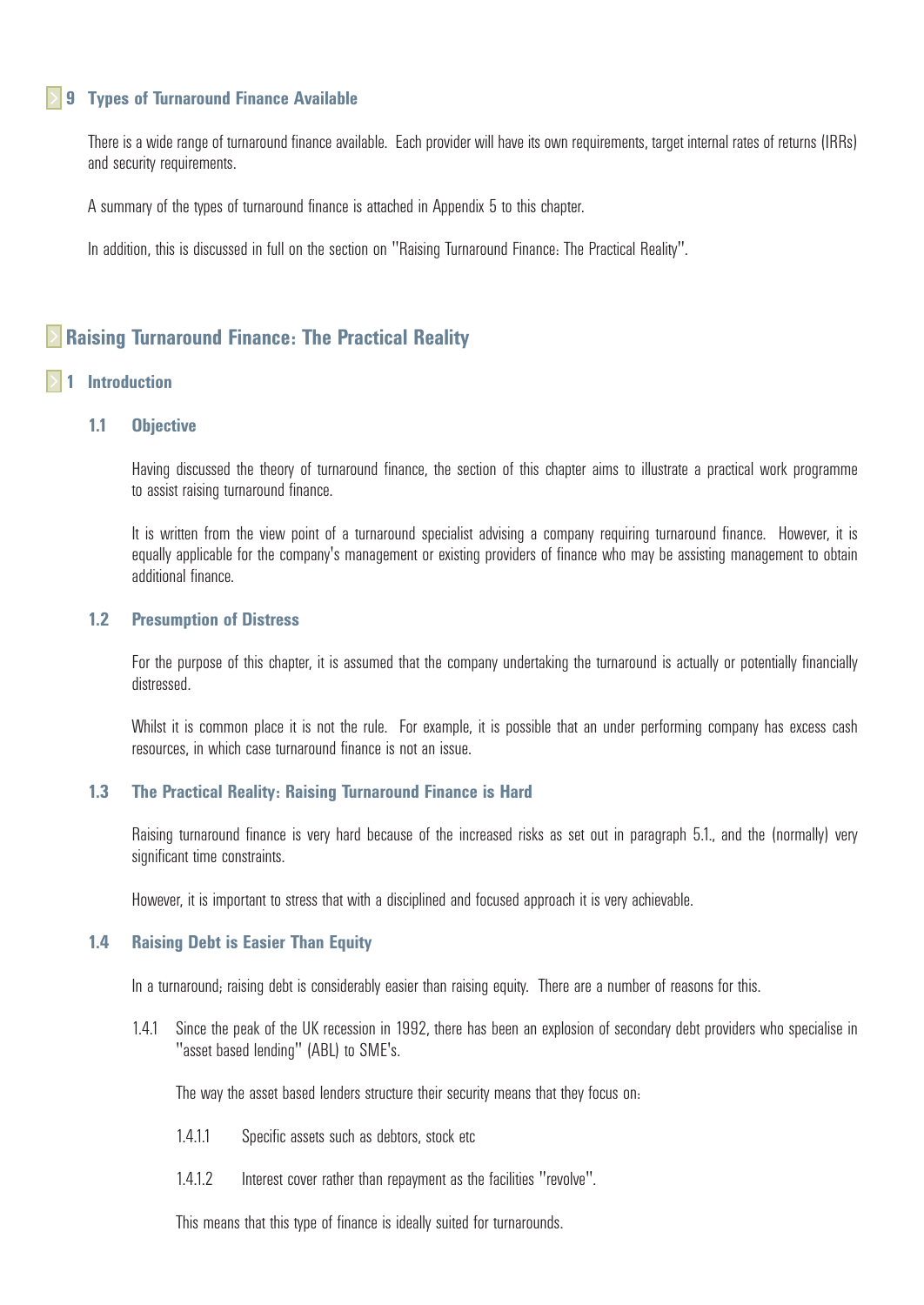An illustration of the growth of asset based finance GE Capital was established in the UK in 1998 with 4 people and no funds applied. By 2001 it had applied £500m of funds, and its employees had grown to 200.

What is especially interesting is the profile of the lending. The typical recipients of G E Capital funds have turnovers of between £10m and £20m and approximately 70% are turnarounds.

This type of financing simply was not available in the early 1990s.

In summary, asset based lending is available for turnarounds and very importantly appropriate for turnarounds.

1.4.2 However, the reverse is true when it comes to turnaround equity - there is very limited turnaround equity available.

The reason for this is that:

1.4.2.1 There are only a handful of equity providers in turnaround situations who are specialists in turnarounds.

Of these providers, the nature of equity provision is that they do a relatively small number of deals every year.

Therefore, a small number of equity providers doing a few deals each year mean that (relative to that demand for turnaround equity) there are a very small number of equity deals done.

It is also crucial to understand that not only is it hard to raise turnaround equity but is hard to get a good deal without material dilution of the opening equity position.

1.4.2.2 There are nevertheless, many business angles, corporate investors and generalist private equity providers who may be keen to do deals.

However, they are often not the best starting point when raising turnaround equity because:

- 1.4.2.2.1 The distressed nature of the funding requirement can put many would be investors off.
- 1.4.2.2.2 The short and condensed time requirements are often too pressurised for a non-specialist.
- 1.4.2.2.3 This means that it is impossible for them to satisfactorily complete the transaction because of the due diligence requirements.
- 1.4.2.3 There are merits in approaching a financially strong trade competitor. This because a trade competitor can rapidly get into the guts of the business. However, extreme caution should be exercised when approaching a competitor as the competitor may use the distressed position as a "fishing trip" to hijack customers, employees and other key business intangibles.

If a trade competitor is to be approached it is important that it is for sound strategic reasons.

#### **Tactical Approach to Raising Turnaround Finance**

Given the above, it is important to have a very structured approach to raising turnaround finance.

- Step #1 Establish what assets are available for asset based lending (ABL)
- Step  $#2$  Establish the possibility of raising equity
- Step #3 Establish the immediate application of funds
- Step #4 Establish the creditors compromise if required

The above approach is illustrated by the examples given below. Before doing so it is important to emphasise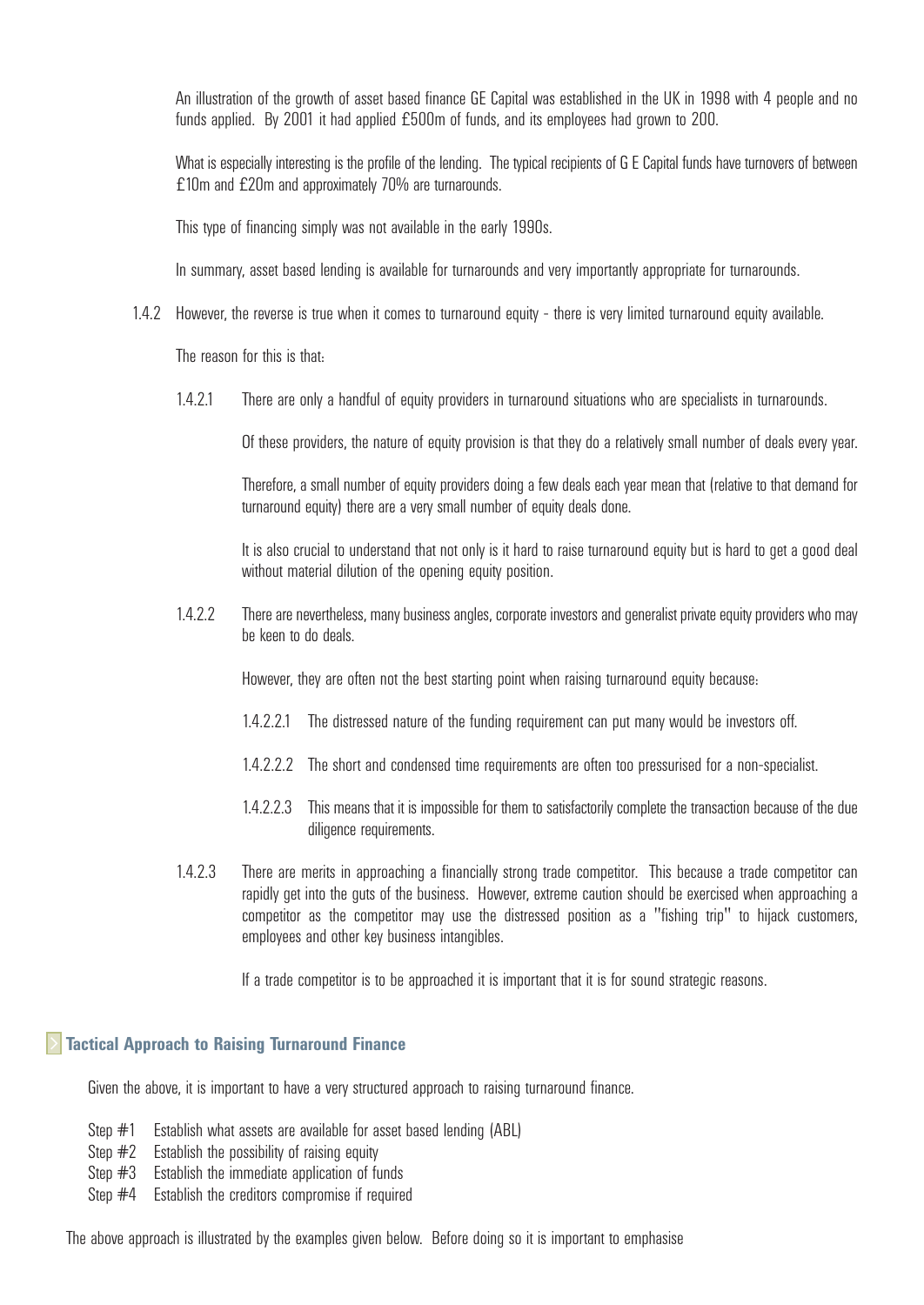## **1 Asset Based Lending Depends on Valuations**

As discussed above, ABL is based on the premise that the advances will be based on the valuation of the assets in the event of a terminal insolvency.

Each ABL's advance requirements are different and each deal will have its individual complexities so a formula approach is potentially flawed, but the table below is a useful starting point to understanding how an ABL can be structured.

| <b>Type of Asset</b>       | <b>Valuation Principles</b>                                                                                                                                                                                                                                                                                                                                                                                                                                                                                                                                                                         | <b>Percentage Advance</b> |
|----------------------------|-----------------------------------------------------------------------------------------------------------------------------------------------------------------------------------------------------------------------------------------------------------------------------------------------------------------------------------------------------------------------------------------------------------------------------------------------------------------------------------------------------------------------------------------------------------------------------------------------------|---------------------------|
| <b>Debtors</b>             | Recoverable debtors<br>Indisputable proof of delivery<br>Debtor is solvent and can pay debt<br>Exclusions include:<br>Greater than 90-120 days<br>Certain foreign jurisdictions<br>Credit note history<br>Contras with creditors ledger (payables)                                                                                                                                                                                                                                                                                                                                                  | 75-95%                    |
| <b>Commercial Property</b> | Estimated restricted realisation price (ERRP) with<br>6 month sale period or open market value (OMV)                                                                                                                                                                                                                                                                                                                                                                                                                                                                                                | 60-80%                    |
| <b>Plant and Equipment</b> | <b>ERRP</b>                                                                                                                                                                                                                                                                                                                                                                                                                                                                                                                                                                                         | 60-80%                    |
| <b>Stock</b>               | ERRP but subject to certain exclusions:<br>Criteria:<br>All stock is assessed in categories<br>1.<br>1.1<br>Finished goods<br>Work in progress<br>1.2<br>Raw materials<br>1.3<br>Each category will have different ERPP principles<br>and advance rates<br>For example, WIP will rarely be fundable, and Raw<br>Materials are only fundable after deducting potential<br>Retention of Title claims.<br>2. The value of preferential creditors in the<br>event of terminal insolvency may affect<br>the advance<br>3. Obsolesce and slow moving stock will be<br>reflected in a lower ERRP valuation | 30-50%                    |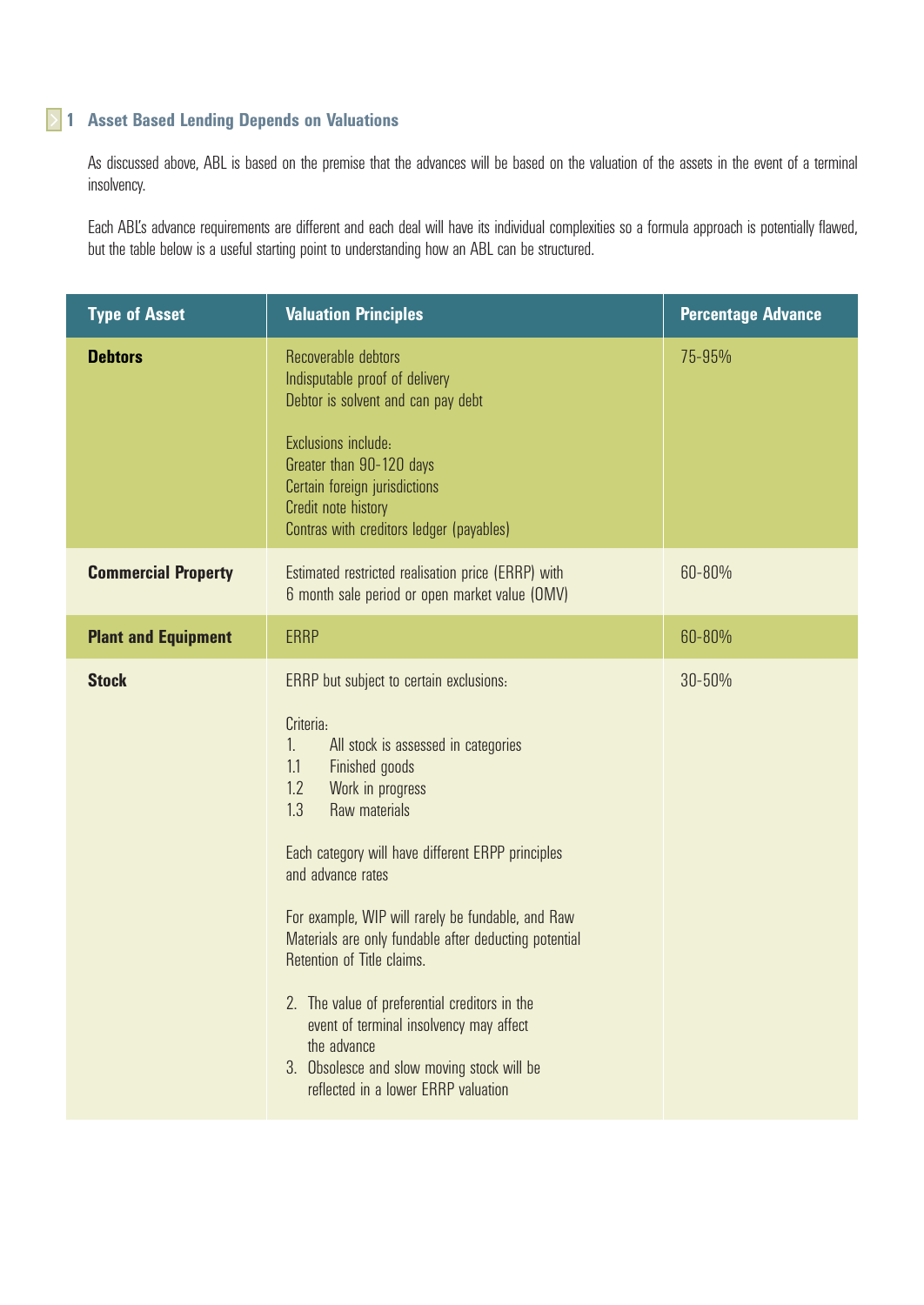## **2 The Importance of Valuers in Asset Based Lending**

Independent valuers are crucially important for asset based lenders. The independent valuers establish the realisable value of the asset - this provides the basis of the advance.

There are 2 types of valuations that are predominantly used in turnaround finance. These are set out by the Royal Institute of Chartered Surveyors.

| <b>Valuation Method</b>                                 | <b>Abbreviation</b> | <b>Explanation</b>                                                                                                                                                                     |
|---------------------------------------------------------|---------------------|----------------------------------------------------------------------------------------------------------------------------------------------------------------------------------------|
| <b>Open Market Value</b>                                | 0.M.V.              | Rarely used in turnarounds due to risk.<br>However, the OMV reflects the "open market value"<br>of the realisation of assets assuming there is no pressure<br>or urgency for the sale. |
| <b>Estimated Restricted</b><br><b>Realisation Price</b> | E.R.R.P             | The most common valuation method in turnarounds<br>due to risk of failure.<br>*ERRP reflects the forced sale value within a specified<br>time period.                                  |

At the time of writing, this position may materially change with the introduction of the Enterprise Bill, crown preferential status may be abolished. This should materially improve stock advance levels

Due to the fact that valuers are so important when raising finance in a turnaround it is (usually) a procedural prerequisite to get valuations. In doing so it is important to ensure that the independent valuer is either on the proposed lenders panel or is acceptable to the lender.

It is common to get valuations prior to contacting lenders to establish the shape and structure of the deal. This is demonstrated in the illustration below.

For clarity, valuers should only be used in the valuation of physical assets or property.

The ABL will assess the recoverable value of debtors themselves. However, valuers are occasionally used to value intangibles such as goodwill. It is submitted that chartered surveyors are not the most appropriate professionals to do this. Invariably the best people to provide business valuations are professional accountants or corporate finance houses who specialise in this area. In addition, very few (if any) asset based lenders will provide funds using goodwill as security.

Finally, to re-emphasise it is the (professionally and independently assessed) realisation valuation that is crucial. The accounting net book values have no relevance at all in asset based funding.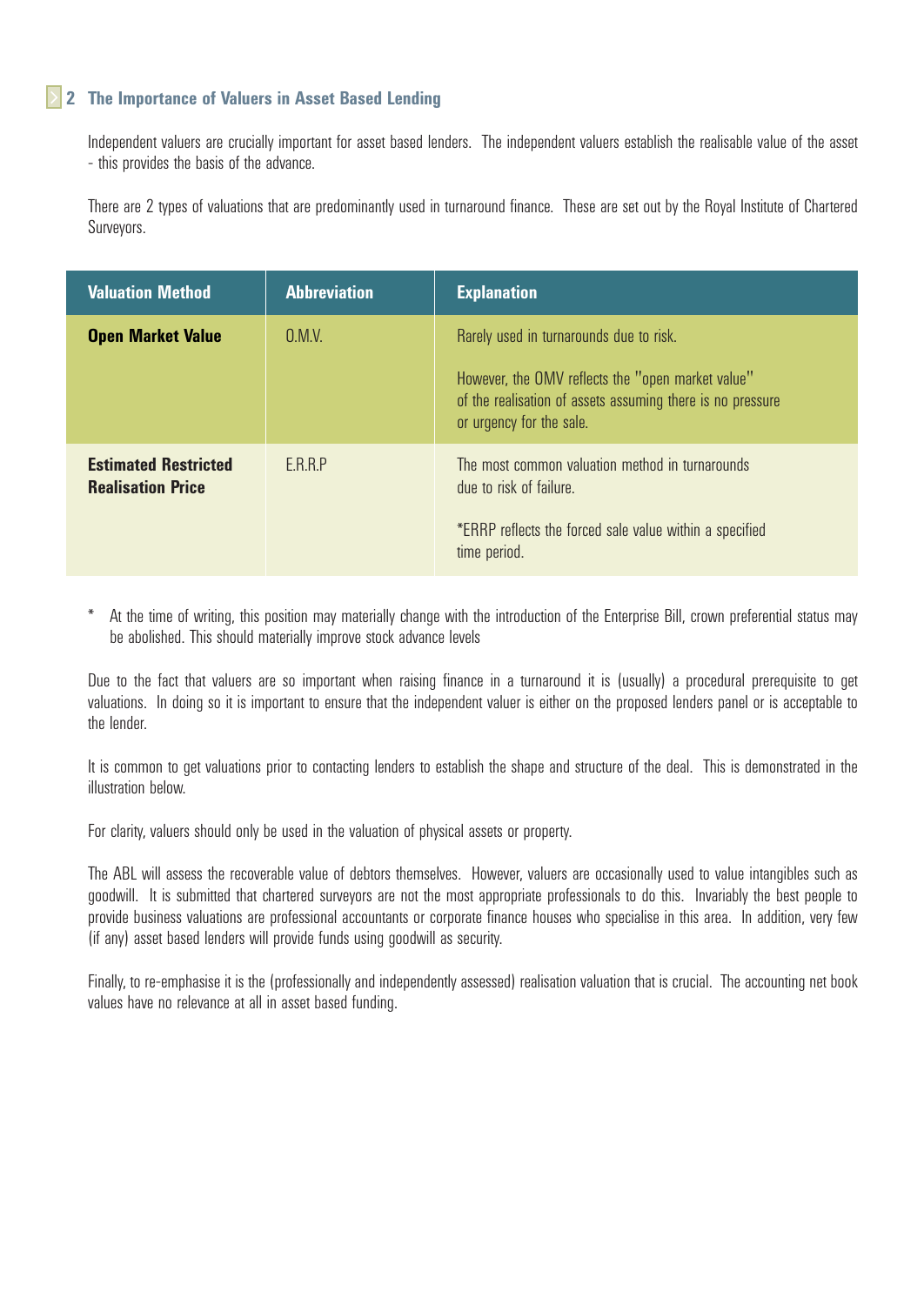## **3 Illustrative Case Study**

To demonstrate the practical approach, a refinancing is set out below - using 2 different valuations. This illustrates the impact on the amount of funds raised and ultimately the impact on creditors.

|                                                      |                              | <b>Scenario #1</b><br><b>High Valuation</b> |                                | <b>Scenario #2</b><br><b>Low Valuation</b> |                                |
|------------------------------------------------------|------------------------------|---------------------------------------------|--------------------------------|--------------------------------------------|--------------------------------|
| <b>Asset Based Lending</b>                           |                              |                                             |                                |                                            |                                |
| <b>Category</b>                                      | <b>Advance</b><br>percentage | <b>Valuation</b><br>£000s                   | <b>Advance</b><br><b>£000s</b> | <b>Valuation</b><br>£000s                  | <b>Advance</b><br><b>£000s</b> |
| <b>Debtors</b>                                       | 85%                          | 2,000                                       | 1,700                          | 1,500                                      | 1,275                          |
| <b>Plant and Equipment</b>                           | 80%                          | 1,000                                       | 800                            | 500                                        | 400                            |
| <b>Stock</b>                                         | 50%                          | 3,000                                       | 1,500                          | 1,500                                      | 750                            |
| <b>Property</b>                                      | 70%                          | 2,000                                       | 1,400                          | 1,800                                      | 1,260                          |
|                                                      |                              |                                             | 5,400                          |                                            | 3,685                          |
| <b>Equity Advance</b>                                |                              |                                             | 500                            |                                            | 500                            |
|                                                      |                              |                                             | 5,900                          |                                            | 4,185                          |
| <b>Immediate application of funds</b>                |                              |                                             |                                |                                            |                                |
| <b>Repay existing bankers</b>                        |                              |                                             | (4,000)                        |                                            | (4,000)                        |
|                                                      |                              |                                             | 1,900                          |                                            | 185                            |
| <b>Required to bring all</b><br>creditors up to date |                              |                                             | (1, 200)                       |                                            | (1, 200)                       |
| Additional/[shortfall in]<br>working capital         |                              |                                             | 700                            |                                            | (1, 015)                       |

This is illustrative of the impact of valuations as it very materially affects the level of advance.

This ultimately affects whether or not the turnaround can be financed without a compromise of the creditors position as illustrated in appendix 4.

Additionally, if asset based lending is used then the lender takes over the existing lenders security.

Unless there are unusual circumstances, the existing secured lender is normally repaid.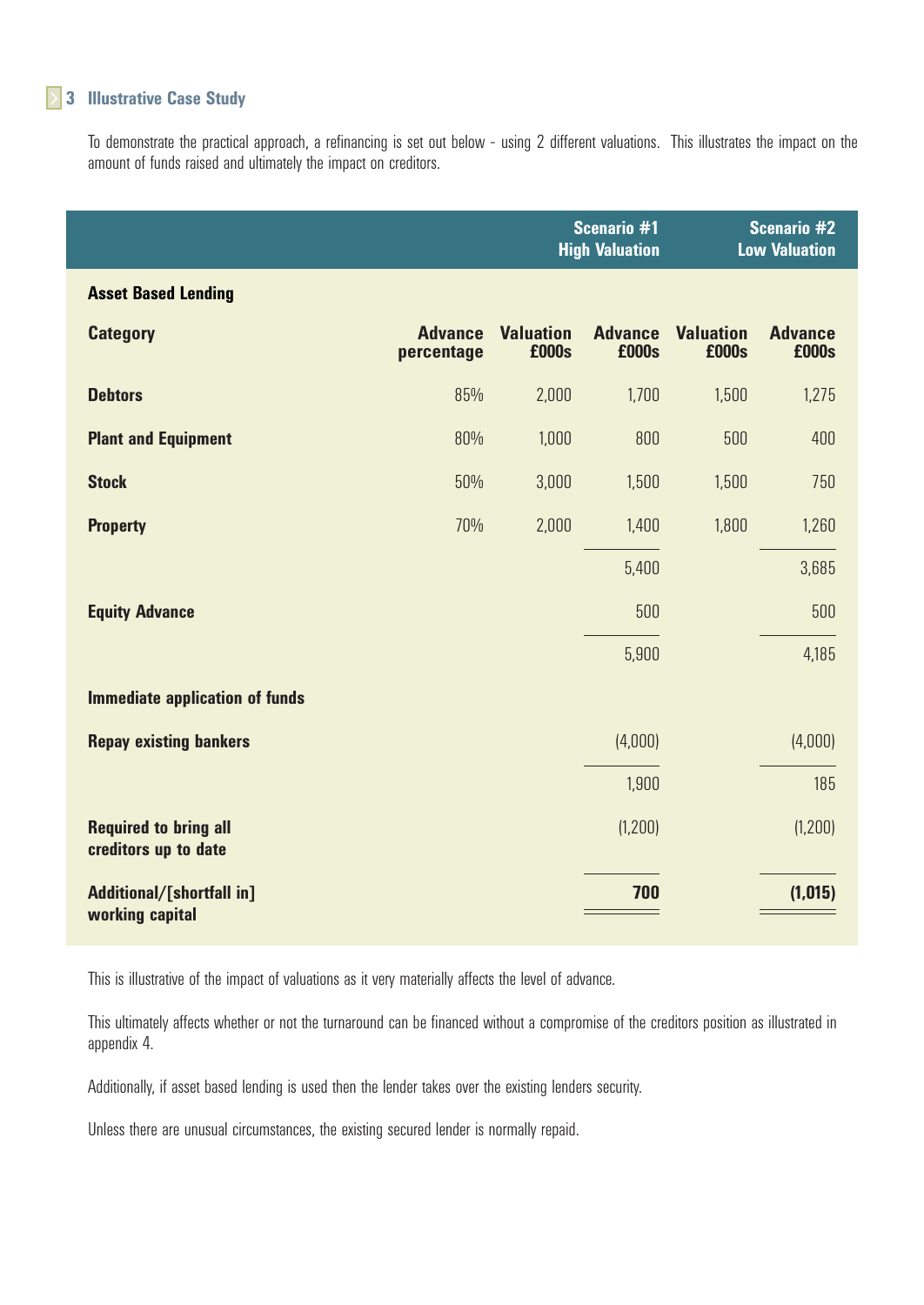## **4 Satisfying the Turnaround Financiers Requirements**

To obtain adequate turnaround finance, it is important to structure the deals to ensure that the turnaround financier's requirements are satisfied.

Clearly, there are no rules that can be set out but the table below attempts to summarise the principal issues that will count for each type of financier.

| <b>Criteria of Focus</b>     | <b>Traditional Bank</b><br><b>Debt Provider</b> | <b>Asset Based</b><br><b>Lender</b> | <b>Turnaround Equity</b><br><b>Provider</b> |
|------------------------------|-------------------------------------------------|-------------------------------------|---------------------------------------------|
| Security cover               | Yes                                             | Yes                                 | Yes                                         |
| Interest cover               | Yes                                             | Yes                                 | Yes                                         |
| Ability to repay             | Yes                                             | n/a                                 | Yes                                         |
| Revolving facility           | Maybe                                           | Yes                                 | n/a                                         |
| Bridge statement/viability   | Yes                                             | Yes                                 | Yes                                         |
| Management changes           | Yes                                             | Yes                                 | Yes                                         |
| Cheap entry point for equity | n/a                                             | n/a                                 | Yes                                         |
| Attainable exit route        | n/a                                             | n/a                                 | Yes                                         |

There are clear differences between all possible funding sources, but it is clear equity providers are the most demanding. To illustrate this:

- Equity providers will normally provide their "equity" as a combination of debt and equity. The debt portion will (normally) be subrogated in repayment and security to the primary debt lender. However, the equity provider will still consider the possible security in assessing the risk/return issues.
- The equity provider will therefore want to earn interest on the debt.
- The equity provider will want the debt to be repaid.
- The equity provider will search for a cheap equity entry point as well as a realistic and attainable exit. Therefore, there are lots of additional hurdles to jump through to satisfy equity providers. But the most fundamental issue is to communicate and satisfy all types of providers that:
- The business is viable and that the turnaround can be demonstrated in substance. This is commonly done by using a "bridge statement" (see appendix 1).
- The required management changes will be implemented. This is a huge area that can not be covered by this article. It is essential to emphasise that financiers require these changes to be addressed and implemented concurrently to providing more cash. The difficulty is communicating this to them within the time frame required.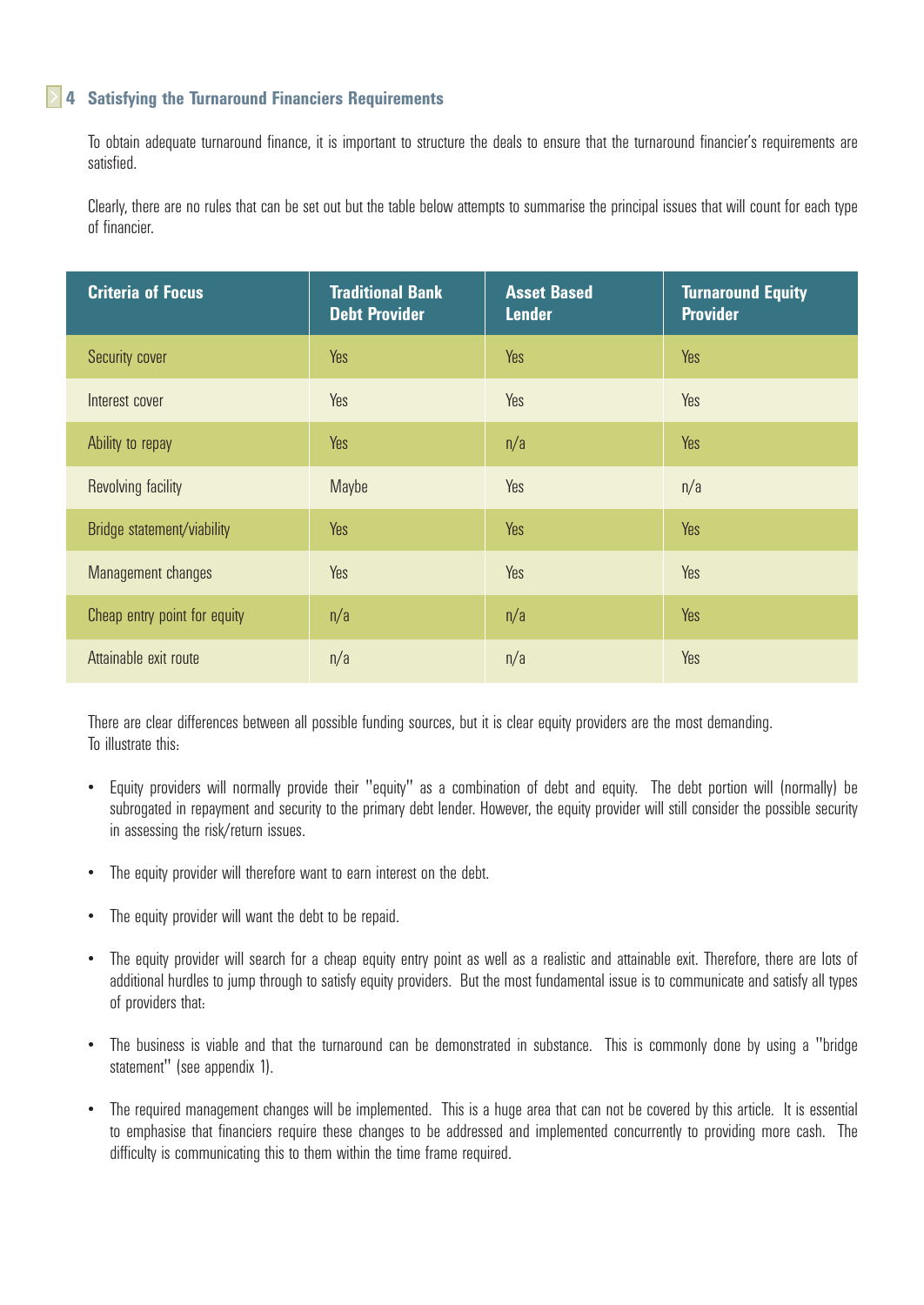## **5 Getting Turnaround Finance Deals Done: Structured Approach in a Very Short Time Period**

The chart below illustrates the type of work flow that is required by both the company's management and the professional advisor to get a turnaround finance deal done, bearing in mind the very real time pressures.



In explanation of the above chart, here are a number of points worth making.

The pre-action or pre-engagement period can be both very short or quite long before initiating action. Some assignments only get going after many (often tortured) meetings. Others spring into action as a result of an urgent phone call on a Sunday evening.

Although this chapter focuses on turnaround finance, it is axiomatic that the refinancing can only be meaningful if it is done concurrently with the management changes and new game plan, and (if appropriate) the restructuring of creditors.

It is a great mistake to work on one aspect only - the finance follows the management changes (not the other way round).

Communication in these deals is everything. Many deals go badly wrong due to poor communication. The chart above illustrated the key players that must be communicated with in a turnaround finance deal. The relative importance of each player will vary on each deal. However, the key is to identify their relative importance at an early stage and structure the work and communication focus accordingly.

Turnaround finance deals constantly change. This makes it difficult at times but all parties need to be as flexible as possible to get these deals done.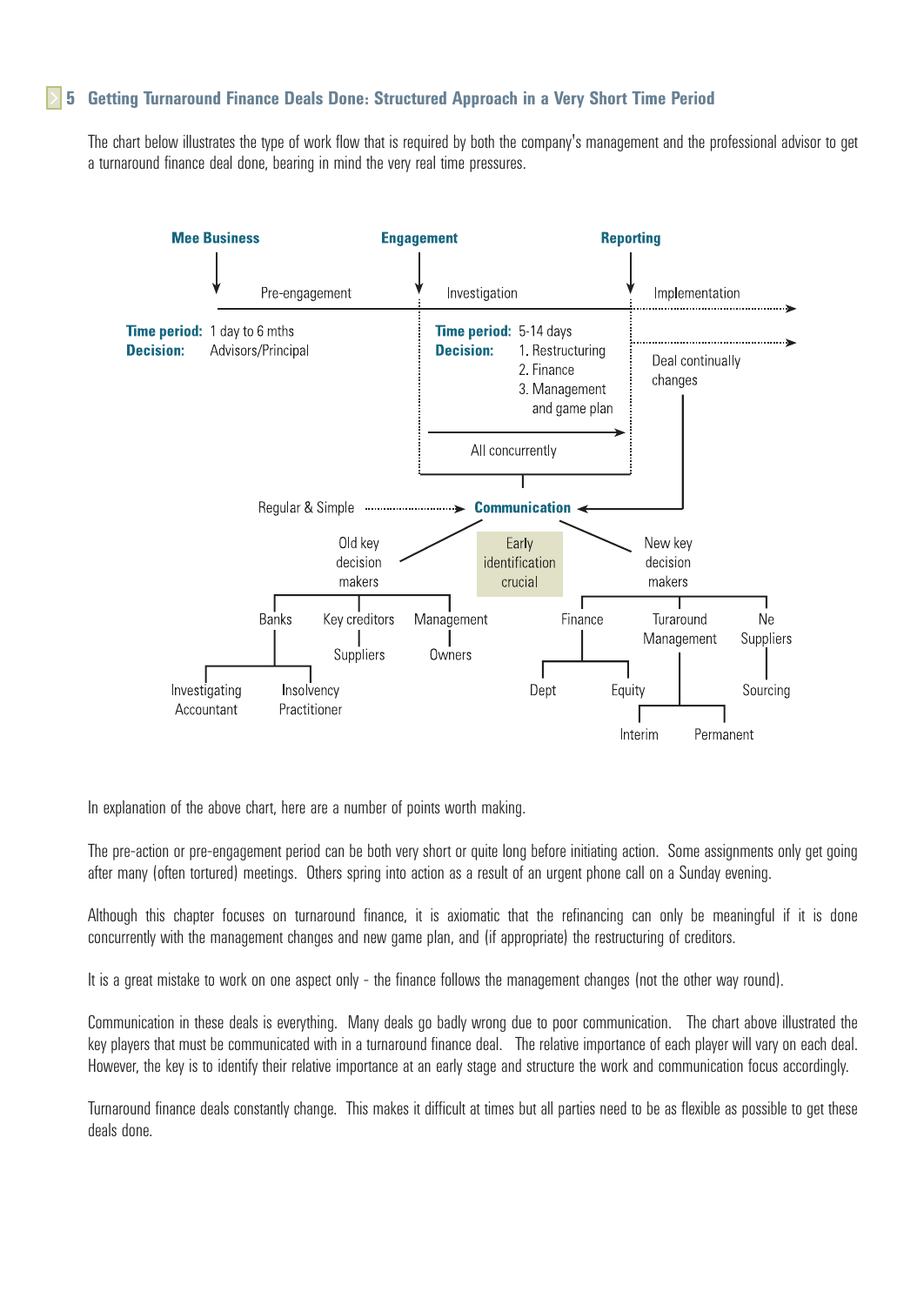## **6 Sources of Turnaround Finance**

As this is a relatively specialised area, newcomers to turnaround finance may not know who to approach.

The various categories of finance providers are included in the web-site **www.turnaroundfinance.com**

#### **Appendix 1 - Illustrative Bridge Statement**

|                                                           | £000s | <b>Timetable</b> |
|-----------------------------------------------------------|-------|------------------|
| <b>Current negative EBITDA</b>                            | (600) |                  |
| Increase in margin by<br>Price increase by 3%             | 250   | 1 month          |
| <b>Improved purchases by 2%</b>                           | 150   | 2 months         |
| <b>Vacate regional warehouse</b>                          | 150   | 3 months         |
| <b>Redundancies</b><br>Reduced salary/wages bill          | 400   | Immediate        |
| One off redundancy payments                               | (120) | Immediate        |
| <b>Reduce head office</b><br>costs and management charges | 200   | Immediate        |
| <b>Target positive EBITDA</b>                             | 430   | 3 months         |

#### **Notes**

It is important to stress that the key principles of a bridge statement (usually) are that the "bridge":

- Should not require an increase in sales
- Should be based on as many certainties as possible
- Should be immediately implemented on an achievable timetable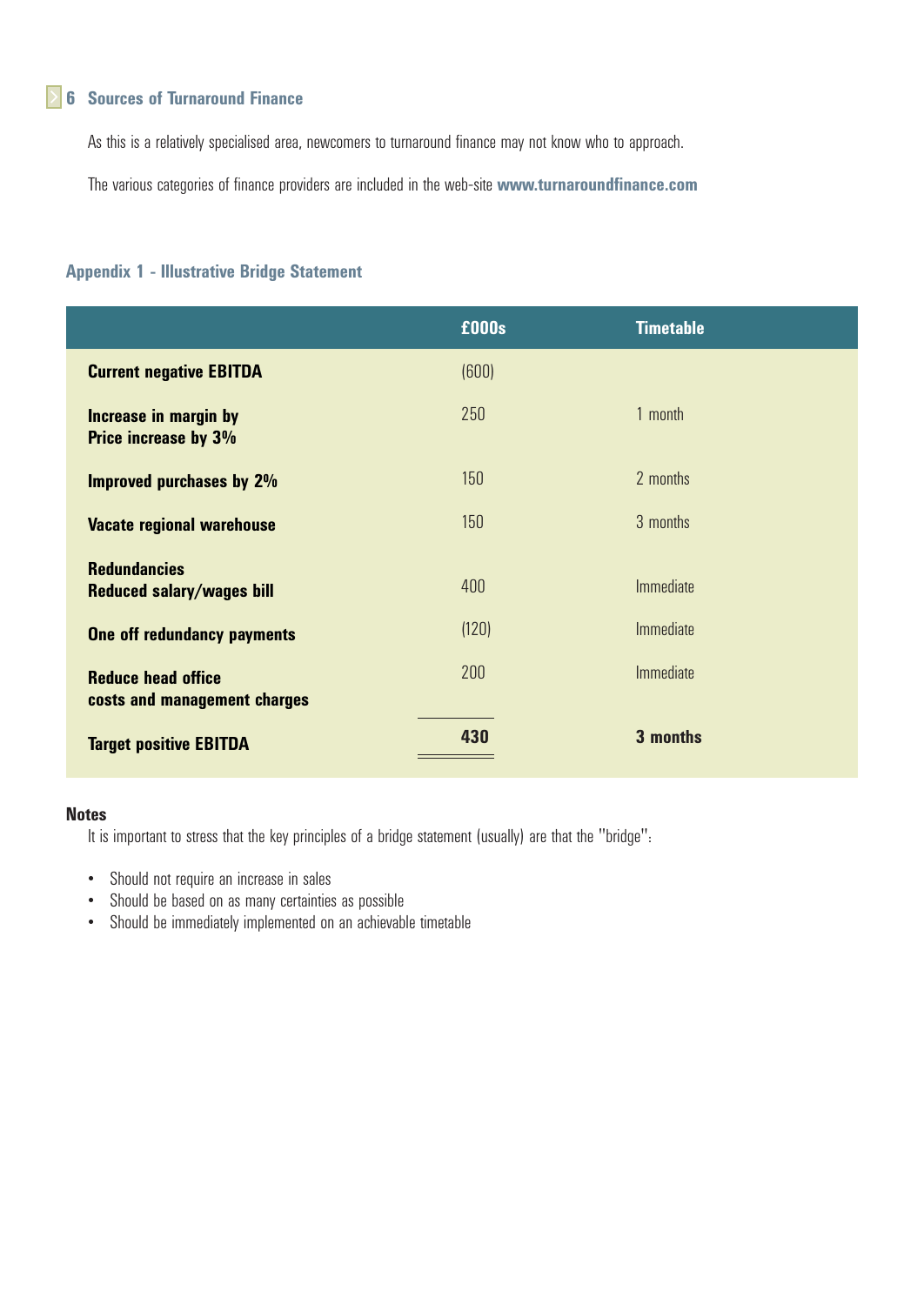## **Appendix 2 - Risk of key creditor action**

| <b>Class of Creditor</b>                                                                                                                                                                                                                       | <b>Type of Action that can be taken</b>                                                                                                                                                                      |
|------------------------------------------------------------------------------------------------------------------------------------------------------------------------------------------------------------------------------------------------|--------------------------------------------------------------------------------------------------------------------------------------------------------------------------------------------------------------|
| <b>Secured creditor with a floating charge</b>                                                                                                                                                                                                 | Can appoint an Administrative Receiver.                                                                                                                                                                      |
| <b>Secured creditor with a fixed charge</b><br>(including a mortgagee)                                                                                                                                                                         | Can enforce by taking possession over charged assets<br>and/or appointing a fixed charge receiver (or taking<br>possession as mortgagee).                                                                    |
| <b>Judgement creditors</b>                                                                                                                                                                                                                     | Can:<br>Petition to wind the company up<br>Execute judgement - e.g. attachment of an asset or garnishee                                                                                                      |
| <b>Landlords</b>                                                                                                                                                                                                                               | Rights of distraint, re-entry and forfeiture for default of<br>conditions and non-payment of rent.                                                                                                           |
| <b>Creditors with retention of title</b>                                                                                                                                                                                                       | Have retention of title (ROT) over unpaid goods (if ROT<br>valid), therefore can reclaim relevant goods.                                                                                                     |
| <b>Creditors with liens (this would include</b><br>solicitors' liens, stockbrokers' liens,<br>accountants' liens, bankers' liens,<br>repairers' liens, shippers and carriers'<br>liens, and any contractual, equitable<br>or statutory liens.) | Have liens over goods for unpaid bills. For example, a<br>garage may have a repairers liens over a repaired vehicle<br>until work is paid for.                                                               |
| <b>Trade creditor</b>                                                                                                                                                                                                                          | Trade creditors can often put themselves in a very powerful<br>position by refusing to supply goods (at worst) or only<br>supply goods on a cash basis. This can make trading in a<br>turnaround impossible. |
| <b>Inland Revenue, Customs</b><br>and Excise and Rating Authorities                                                                                                                                                                            | Have powers of distraint for unpaid PAYE, NIC, VAT and rate.                                                                                                                                                 |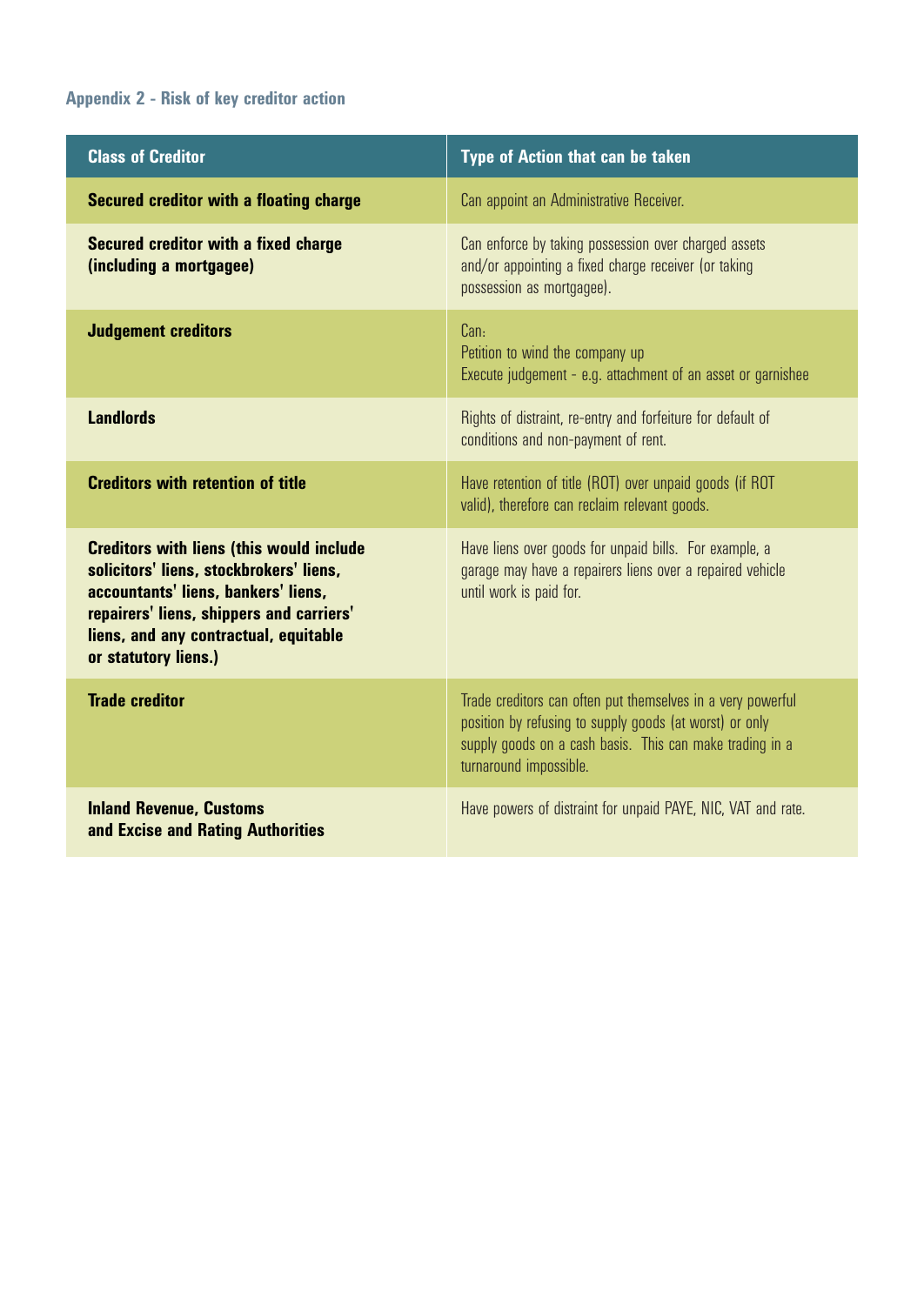## **Appendix 3 - Legal Risks in Turnaround Finance**

Important notice: This schedule is merely an indicative schedule of the additional legal issues of turnaround finance. It is illustrative only, and is not intended to be comprehensive. Specialist legal advice should be taken as part of all turnaround finance transactions.

| <b>Legal Issue</b>                            | <b>Legislation</b>                                                                              | Potential Risk (Y/N)                                                                                                                                                                    |                                |                                                                          |                                                                    |                                                     |
|-----------------------------------------------|-------------------------------------------------------------------------------------------------|-----------------------------------------------------------------------------------------------------------------------------------------------------------------------------------------|--------------------------------|--------------------------------------------------------------------------|--------------------------------------------------------------------|-----------------------------------------------------|
|                                               | (ref below)<br><b>IA - Insolvency Act</b><br><b>CA - Companies Act</b><br><b>And common law</b> | <b>Explanation of circumstances</b><br>giving rise to concern in<br><b>Turnaround Finance</b>                                                                                           | <b>Transaction</b><br>voidable | <b>Personal</b><br>liability for<br>directors<br>and shadow<br>directors | <b>Misconduct</b><br>resulting in<br>directors<br>disqualification | <b>Litigation</b><br>against<br>finance<br>provider |
| <b>Transaction at an Undervalue</b>           | s238 IA 86                                                                                      | Transaction creates a gift or undervalues<br>consideration.                                                                                                                             | Y                              | ${\sf N}$                                                                | Y                                                                  | Y                                                   |
| <b>Preference</b>                             | s239 IA 86                                                                                      | Transaction puts one creditor in preferential<br>position.                                                                                                                              | Y                              | $\mathsf{N}$                                                             | Y                                                                  | Y                                                   |
| <b>Extortionate credit transactions</b>       | s244 IA 86                                                                                      | Transaction requires grossly exorbitant<br>payments or grossly contravenes ordinary<br>principles of fair dealing.                                                                      | Y                              | ${\sf N}$                                                                | Y                                                                  | Y                                                   |
| <b>Avoidance of floating charge</b>           | s245 IA 86                                                                                      | If floating charge registered after new<br>monies introduced, floating charge could<br>be voidable.                                                                                     | Y                              | ${\sf N}$                                                                | $\mathsf{N}$                                                       | N                                                   |
| <b>Transactions defrauding creditors</b>      | s423 IA 86                                                                                      | Transaction creates a gift or undervalues<br>consideration and transaction puts assets<br>beyond reach of creditors and/or prejudices<br>the interests of creditors.                    | Y                              | $\mathsf{N}$                                                             | Y                                                                  | Y                                                   |
| <b>Substantial property transactions</b>      | s320 CA 85                                                                                      | Transactions with directors (and<br>connected parties) of greater than 10%<br>of the company's net asset value and/or<br>£50,000 require approval of a general<br>meeting of a company. | Y                              | Y                                                                        | Y                                                                  | Y                                                   |
| <b>Fraudulent trading</b>                     | s213 IA 86                                                                                      | Trading carried on with intent to<br>defraud creditors.                                                                                                                                 | Y                              | Y                                                                        | Y                                                                  | Y                                                   |
| <b>Wrongful trading</b>                       | s214 IA 86                                                                                      | Directors allow company to continue trading<br>while (knowingly) insolvent.                                                                                                             | ${\sf N}$                      | Y                                                                        | Y                                                                  | Y                                                   |
| <b>Restriction of re-use of business name</b> | s216 IA 86                                                                                      | Transaction facilitates new company re-using<br>a restricted business name of liquidated<br>company.                                                                                    | ${\sf N}$                      | Y                                                                        | Y                                                                  | Y                                                   |
| <b>Fraud and deception</b>                    | s206-s211 IA 86                                                                                 | Transaction creates fraud and/or deception.                                                                                                                                             | ${\sf N}$                      | ${\sf N}$                                                                | Y                                                                  | Y                                                   |
| Sale to a connected party                     | Statement of Insolvency<br>Practice 13 (SIP 13)                                                 | Transaction funds a buy out of the business<br>and assets to a connected party that does<br>not comply with SIP 13.                                                                     | $\overline{?}$                 | $\overline{?}$                                                           | $\overline{?}$                                                     | Y                                                   |
| <b>Misfeasance and breach of duty</b>         | Common law and<br>s212 IA 86                                                                    | Committing an act of misfeasance or breach<br>of fiduciary duty or a breach of some other<br>duty, including breach of the above listed<br>sections.                                    | Y                              | Y                                                                        | Y                                                                  | Y                                                   |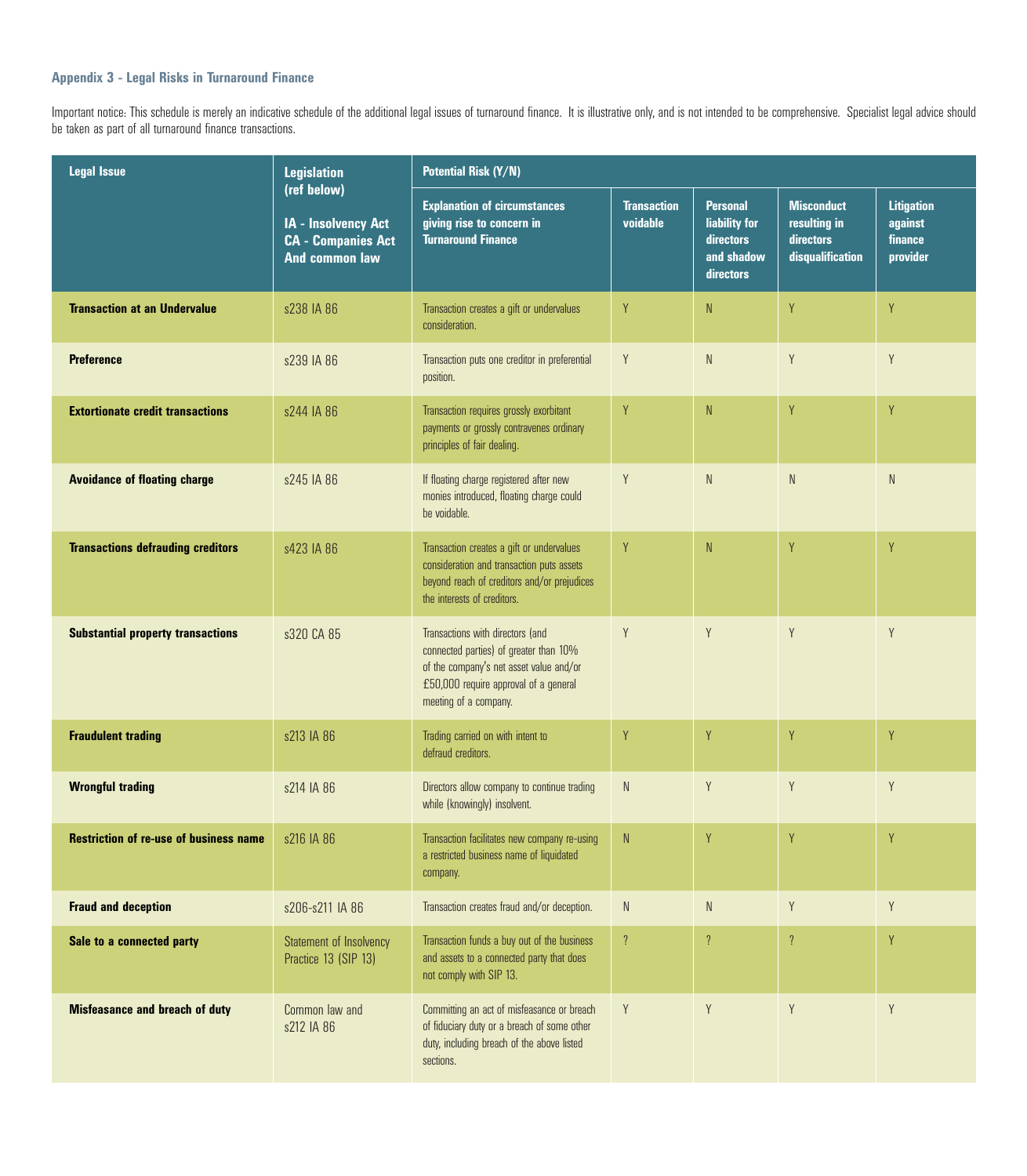## **Appendix 4 - Explanation of the Types of Turnarounds and Insolvency Procedures that may require Turnaround Finance**

| <b>Name of Procedure</b>                                                      | Formal/Informal in<br>terms of Insolvency<br><b>Act 1986</b>                                                       | <b>Brief Explanation of Procedure</b>                                                                                                                                                                                                                                                                                                                                                                                                                                                     | <b>Types of Turnaround Finance</b><br><b>Required</b>                                                                                                                             |
|-------------------------------------------------------------------------------|--------------------------------------------------------------------------------------------------------------------|-------------------------------------------------------------------------------------------------------------------------------------------------------------------------------------------------------------------------------------------------------------------------------------------------------------------------------------------------------------------------------------------------------------------------------------------------------------------------------------------|-----------------------------------------------------------------------------------------------------------------------------------------------------------------------------------|
| <b>Workout with additional finance</b><br>with no formal insolvency procedure | Informal                                                                                                           | 1. Informal deal (usually) with a limited number of key creditors, with additional<br>finance introduced.<br>2. Normally only appropriate if company has short term cash flow difficulties (rather<br>than being technically insolvent) and company viable.                                                                                                                                                                                                                               | 1. Any appropriate finance to provide<br>working and development capital.<br>2. Buy out creditors (usually banks).                                                                |
| <b>London Approach</b>                                                        | Informal                                                                                                           | Informal procedure driven by consensual approach by lenders and senior debt<br>creditors, working together to maximise returns while keeping the company alive.<br>2. Only appropriate for large multi-banked companies.                                                                                                                                                                                                                                                                  | 1. Additional finance to provide working<br>capital during stand still.<br>2. Buy out lenders and senior debt<br>providers.                                                       |
| <b>Contractual compositions</b>                                               | Informal                                                                                                           | 1. Informal deal (usually) with a limited number of key creditors, with additional<br>finance introduced.<br>2. The difference in this scenario is the "deal" with individual creditors is<br>contractually binding as a result of a composition that is drawn up in a legal<br>contract, to which the creditor agrees.<br>3. Normally only appropriate in cases where small number of key high value<br>creditors who are willing to agree to the compromise and support the turnaround. | 1. Any appropriate finance to provide<br>working and development capital.<br>2. Buy out creditors (usually banks)                                                                 |
| <b>Debt/equity swaps</b>                                                      | <b>Commonly informal</b><br>(but can also be included<br>in a formal arrangement<br>in a CVA or<br>Administration) | Deal (usually) with limited number of key creditors, with additional finance<br>introduced.<br>2. In this scenario individual creditors convert their "debt" into "equity".<br>3. Usually only manageable where small number of key high value creditors who<br>are willing to agree to the debt / equity swap and support the turnaround.<br>4. Procedure is commonly used in conjunction with other procedures listed on this<br>schedule.                                              | 1. Any appropriate finance to provide<br>working and development capital.<br>2. Buy out creditors (usually banks).                                                                |
| <b>Company Voluntary</b><br><b>Arrangements (CVAs)</b>                        | Formal                                                                                                             | 1. Deal between insolvent company and its creditors which is supervised by an<br>insolvency practitioner.<br>2. Generally only appropriate for SMEs that have an established business.                                                                                                                                                                                                                                                                                                    | 1. Provide additional working and<br>development capital.<br>2. Buy out secured creditors<br>3. Buy out creditors bound by the CVA                                                |
| <b>Administrations</b>                                                        | Formal                                                                                                             | Company obtains an administration order which creates a moratorium. An<br>Insolvency Practitioner appointed as Administrator to achieve set "purposes".<br>2. Appropriate in a variety of circumstances.                                                                                                                                                                                                                                                                                  | 1. Fund the trading of the<br>administration.<br>2. Fund buy out from the Administrator<br>and working capital of newco.<br>3. Buy out creditors.                                 |
| <b>Administrative Receiverships</b>                                           | Formal                                                                                                             | 1. Secured creditor with a floating charge (commonly a clearing bank) appoints an<br>Administrative Receiver to recover its lendings. The Administrative Receiver<br>administers the company until he recovers the lenders funds.<br>2. Generally only occurs where bank has no other alternative (after considering risk)<br>of recovering funds.                                                                                                                                        | 1. Provide funding for receivership<br>trading.<br>2. Provide funding for receivership<br>buy out,<br>3. Provide funding to buy out secured<br>lender and discharge receivership. |
| <b>Fixed Charge Receiverships</b><br>(and mortgages)                          | Formal                                                                                                             | Secured creditor with a fixed charge appoints a Fixed Charge Receiver to recover<br>its lendings. The Fixed Charge Receiver has limited powers and only controls the<br>charged asset.<br>2. Generally appropriate on simple recoveries where a particular asset can recover<br>lenders exposure. It does not necessarily affect the remaining business.                                                                                                                                  | Provide funding to acquire assets<br>and/or buy out secured creditor.                                                                                                             |
| <b>Liquidations (all types)</b>                                               | Formal                                                                                                             | Company wound up, Liquidator realises assets and distributes realisations in a set<br>priority.<br>2. Generally applies to terminal insolvencies, although in some circumstances<br>appropriate in turnarounds.                                                                                                                                                                                                                                                                           | 1. Provide funding for liquidation buy<br>out of assets and goodwill.<br>2. Provide working capital and<br>development capital for newco.                                         |

Important Note: at the time of writing there are possible legislative changes that may abolish administrative receivership